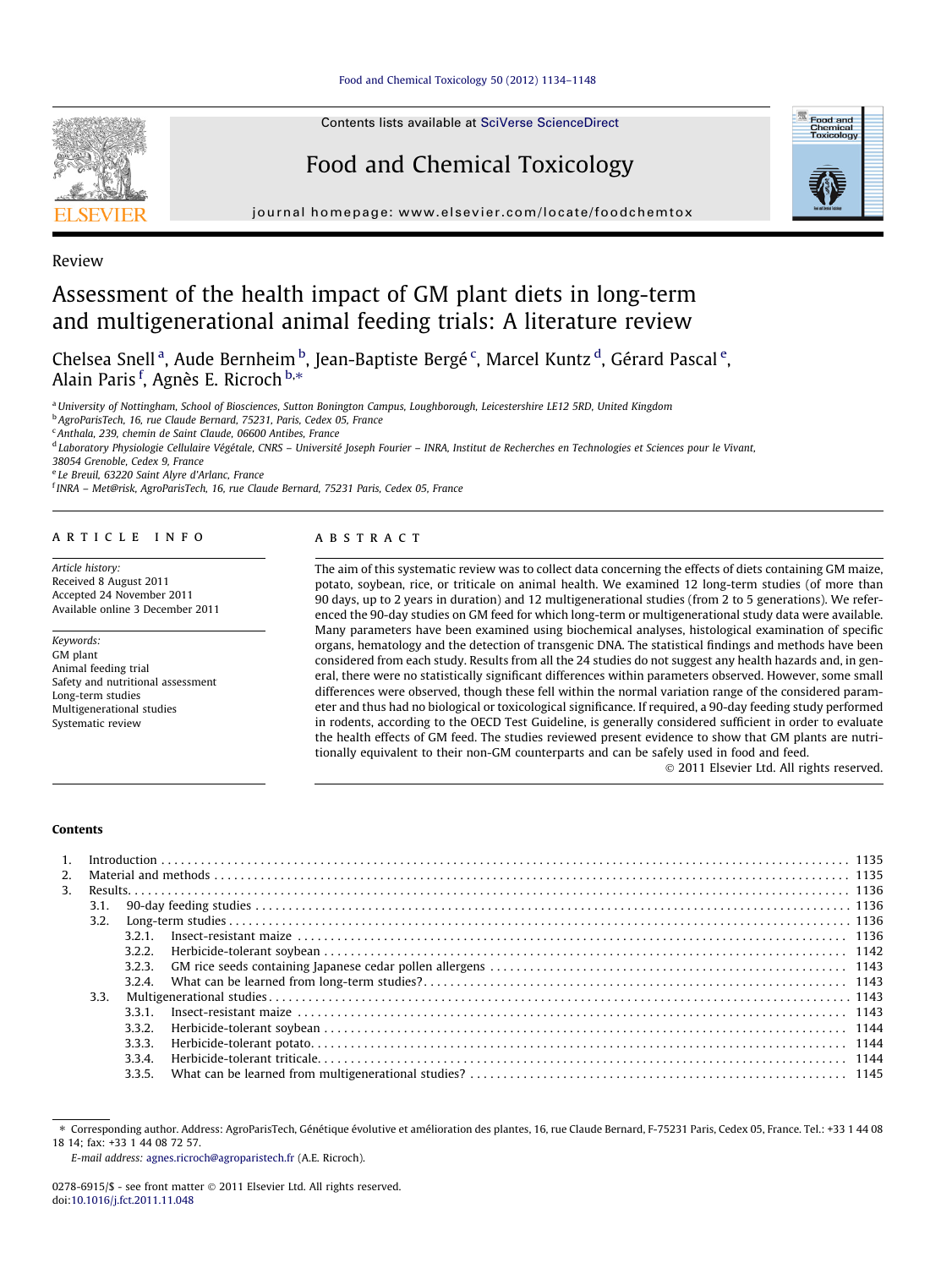### 1. Introduction

In Europe, GM food and feed safety is assessed by the European Food Safety Authority (EFSA), which recommended that ''the safety assessment of GM plants and derived food and feed follows a comparative approach, i.e. the food and feed are compared with their non-GM counterparts in order to identify intended and unintended (unexpected) differences which subsequently are assessed with respect to their potential impact on the environment, safety for humans and animals, and nutritional quality'' [\(EFSA, 2008\)](#page-13-0). With different methods, key elements of the assessment procedure such as molecular, compositional, phenotypic, and agronomic traits are analyzed in both the GM line and its near isogenic counterpart ([EFSA, 2008\)](#page-13-0). When ''molecular, compositional, phenotypic, agronomic and other analyses have demonstrated equivalence of the GM food/feed, animal feeding trials do not add to the safety assessment'' ([EFSA, 2009;](#page-13-0) updated in [EFSA, 2011](#page-13-0)). However, animal feeding studies may provide additional and useful information to complement safety and nutritional value assessments of whole GM food and feed, especially when unintended effects are suspected. The EFSA experts panel recommend that ''the use of 90-days studies in rodents should be considered for the detection of possible unintended effects in food and feed derived from GM plants which have been more extensively modified in order to cope with environmental stress conditions like drought or high salt conditions, or GM plants with quality or output traits with the purpose to improve human or animal nutrition and/or health'' [\(EFSA,](#page-13-0) [2008](#page-13-0)).

The protocols for in vivo toxicological studies are adapted from the 90-day rodent study as described in OECD Test Guideline No. 408 ([Organisation for Economic Co-operation and Development,](#page-13-0) [1998\)](#page-13-0), which defines the experimental material to test and the practical conditions used to test it (target animal species, housing, number of doses administered, gender and number of animals, etc.). The appropriate methods used to measure phenotypic responses (body weight, food consumption, clinical biochemistry, etc.) in test animals throughout the test are also provided. Over the last few decades, these parameters have been refined for an improved toxicological assessment of low molecular weight xenobiotics such as drugs, pesticides or additives, and serve as a foundation for the evaluation of GM-based food or feed. While feeds are identical between animal groups (treated or control) in the normal 90-day rodent study, adaptation of this test to food safety studies raises many specific questions on the strengths and weaknesses of such tests. For example, to assess the potential health effects of GM-based food or feed, 33% GM animal feed is usually incorporated (see recommendations of Agence nationale de sécurité sanitaire de l'alimentation, de l'environnement et du travail, [ANSES, 2011](#page-13-0)). Feeding experiments using rodent models allow whole GM material to be tested, this assessment being motivated by either a modification in the GM plant composition, or by indications of potential unintended effects ([EFSA, 2006, 2008\)](#page-13-0). More precisely, 90-day animal feeding studies do not search for one particular effect of a given molecule, but are supposedly designed to detect most of the changes that may occur, including those potentially generated by the genetic modification as well as those resulting from a compositional change which is directly or not linked to the transgene. Thus, these studies might appear too wide and insufficient to detect weak effects, as [EFSA \(2008\)](#page-13-0) has already stated "It is unlikely that substances present in small amounts and/or with a low toxic potential will result in any observable unintended effects''. The key point is that in the case of a chemically defined molecule for which human exposure is very low, one can increase its dose in the classical 90-day feeding studies, whereas one cannot do so with a food or with a quantitatively important constituent in the diet.

Moreover [EFSA \(2008\)](#page-13-0) states that ''the subchronic, 90-day rodent feeding study is not designed to detect effects on reproduction or development, other than effects on adult reproductive organ weights and histopathology. Thus, in some cases, testing of the whole food and feed beyond a 90-day rodent feeding study may be needed. In cases where structural alerts, indications from the subchronic study or other information on the whole GM plant derived food and feed are available that suggest the potential for reproductive, developmental or chronic toxicity, the performance of such testing should be considered''.

Possibly, some 90-day rodent feeding studies may be insufficient to reveal the presence of late effects in animals. Therefore, long-term studies, namely those performed for longer than 90 days, as well as multigenerational studies, will evaluate whether unintended effects are only detected by such studies and whether long-term studies have different findings than 90-day studies. In this paper we address the following question: Do recently published studies on long-term effects of GM plants, i.e. studies significantly longer than the 90-day sub-chronic tests, as well as multigenerational studies, present new evidence indicative of some adverse effects? The goal of this review is to compile and discuss the results of recently published studies on long-term effects as well as multigenerational studies for GM plants on which 90-day studies are also available. Twelve long-term and twelve multigenerational studies are examined. This review highlights the knowledge generated by these recently published studies to evaluate the possible existence of long-term health effects. The necessity to renew the current regulatory designs will also be discussed.

#### 2. Material and methods

For this systematic review, 55 peer-reviewed references were identified from our database ('BergeRicrochGMLibrary'; [Ricroch et al., 2010](#page-14-0)), which includes 32,000 references on transgenic plants, collected since 1996, using the keywords "GM plant", "health", "long term" and "multigenerational". Studies that were neither multigenerational nor longer than 96 days (OECD protocols + 10%), nor concerning animal feeding trials were discarded.

The duration and number of generations in every study concerned were identified. The one-generation long-term studies were manually sorted from the multigenerational ones. All 90-day rodent studies using the same GM line are referenced in [Table 1](#page-2-0). Twelve studies using a one-generation design, and longer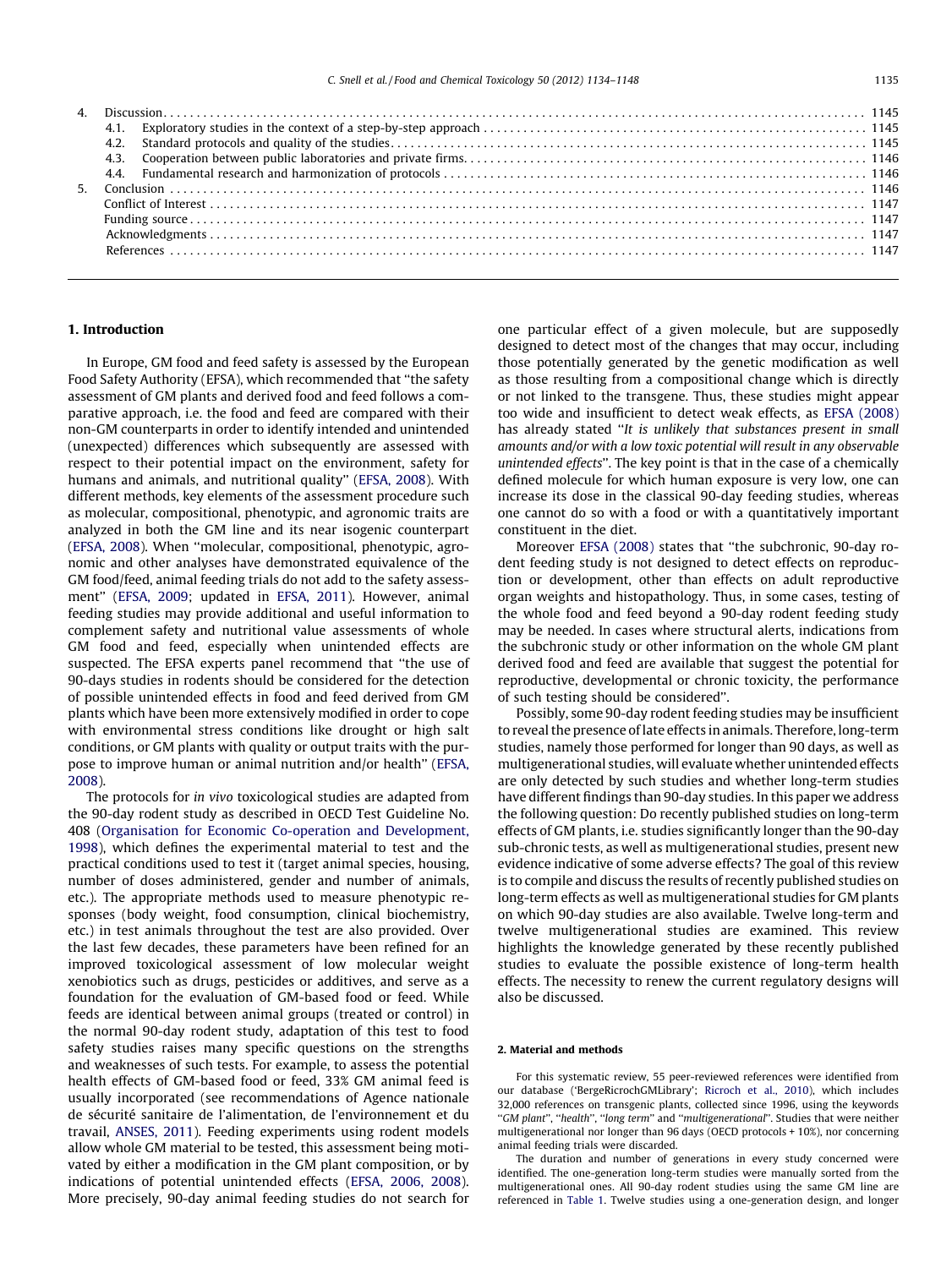#### <span id="page-2-0"></span>Table 1

90-day Safety Studies Performed on Rats with GM Plant Derived Foods.

| Plant   | Trait                                                                                                                                                                           | Reference               | Duration<br>(in days) | Parameters                                                                                                                                                                                                                                                  |
|---------|---------------------------------------------------------------------------------------------------------------------------------------------------------------------------------|-------------------------|-----------------------|-------------------------------------------------------------------------------------------------------------------------------------------------------------------------------------------------------------------------------------------------------------|
| Maize   | CP4 EPSPS (Agrobacterium)                                                                                                                                                       | Hammond et al. (2004)   | 90                    | Feed consumption. Body weight gain, organ weights. Blood cell<br>count, blood chemistry, urine chemistry. Histopathology                                                                                                                                    |
| Maize   | Cry3Bb1 endotoxin (Bacillus thuringiensis<br>var kumamotoensis)                                                                                                                 | Hammond et al. (2006a)  | 90                    | Feed consumption. Body weight gain, organ weights. Blood cell<br>count, blood chemistry, urine chemistry. Histopathology                                                                                                                                    |
| Maize   | Cry1Ab endotoxin (Bacillus thuringiensis<br>var kurstaki)                                                                                                                       | Hammond et al. (2006b)  | 90                    | Feed consumption. Body weight gain, organ weights. Blood cell<br>count, blood chemistry, urine chemistry. Histopathology                                                                                                                                    |
| Maize   | Cry1F endotoxin (Bacillus thuringiensis var<br>aizawai) and phosphinothricin<br>acetyltransferase (bar gene, Streptomyces<br>viridochromogenes)                                 | Mackenzie et al. (2007) | 90                    | Feed consumption, body weight. Clinical pathology (serum, blood,<br>urine). Anatomical pathology (organ weights, histopathology)                                                                                                                            |
| Maize   | Cry34Ab1 and Cry35Ab1 endotoxins<br>(Bacillus thuringiensis Berlinerstrain<br>PS149B1) and phosphinothricin-<br>acetyltransferase (bar gene, Streptomyces<br>viridochromogenes) | Malley et al. (2007)    | 90                    | Feed consumption/efficiency, body weight/gain.<br>Neurobehavioural and ophthalmological examinations. Clinical<br>pathology (hematology, clinical chemistry, coagulation, and<br>urinalysis). Pathology (organ weights and gross, microscopic<br>pathology) |
| Rice    | GNA lectin (Galanthus nivalis)                                                                                                                                                  | Poulsen et al. (2007)   | 90                    | Feed and water consumption, body weight, organ weights. Blood<br>cell count, blood chemistry, blood immunochemistry, splenocyte<br>proliferation. Intestinal microbiology. Histopathology                                                                   |
| Rice    | Cry1Ab endotoxin (Bacillus thuringiensis<br>var kurstaki)                                                                                                                       | Wang et al. (2002)      | 98                    | Feed consumption, Body weight, organ weights, Blood chemistry,<br>blood cell count. Histopathology                                                                                                                                                          |
| Soybean | CP4 EPSPS (Agrobacterium)                                                                                                                                                       | Zhu et al. (2004)       | 91                    | Feed consumption. Body weight, organ weights. Blood chemistry,<br>blood cell count. Histopathology                                                                                                                                                          |

than 90 days [\(Table 2](#page-3-0)), and 12 multigenerational studies ([Table 3](#page-5-0)) were finally considered in this meta-analysis. Studies which involved the examination of organs are summarized in [Table 4](#page-7-0).

## 3. Results

#### 3.1. 90-day feeding studies

Based on the [EFSA \(2008\)](#page-13-0) review, we referenced the 90-day studies using GM feed for which long-term or multigenerational studies were conducted (Table 1). Eight 90-day feeding trials conducted using transgenic maize, rice and soybean were performed on rats. The five studies using maize [\(Hammond et al., 2004,](#page-13-0) [2006a,b; Mackenzie et al., 2007; Malley et al., 2007](#page-13-0)) found no differences between the diets containing GM material and the ones which did not. These studies concluded that the maize grain tested were as safe and nutritious as existing commercial maize hybrids. The two studies using rice ([Poulsen et al., 2007; Wang et al., 2002\)](#page-13-0) found statistically significant differences between the control and the GM diet groups. However, in both studies most of these observed differences were within the normal biological range and were not indicative of harm. [Wang et al. \(2002\)](#page-14-0) concluded that the Bt rice flour had no toxic effect on rats. [Poulsen et al. \(2007\)](#page-13-0) did not conclude on the safety of the GNA lectin-producing rice tested even though no adverse effects were observed: ''In the present study, several significant differences were observed between rats fed diets with genetically modified and parental rice. Most of these differences appeared to be related to the increased water intake of the rats fed GM rice, which probably relates to the GNA lectin content, but none of the effects were considered to be adverse''. Another study using herbicide-tolerant soybean ([Zhu et al., 2004\)](#page-14-0) reported no significant difference and therefore concluded that no adverse effects were observed. In summary, analysis of the results from these 90 day rodent feeding trials with GM maize, rice and soybean did not reveal any indication of adverse effects.

### 3.2. Long-term studies

The studies discussed below were carried out for periods longer than 90–96-days and were intended to assess potential hazards that could arise in food or feed derived from GM plants. Studies involving long-term feeding but in which the animals were mated will be examined in the section 'multigenerational studies'. The model mainly used in these studies is rat. However some groups used mice, cows and fish. A variety of criteria have been assessed such as body and organ weight measurements, hematological analyses, enzyme activities, macro- and microscopic (histopathological) observations of particular organs and tissues, and detection of transgenic DNA. The duration of GM-based diet feeding in these studies varies from 182 days (26 weeks) to 728 days (104 weeks).

The studies presented here are listed in the [Table 2](#page-3-0) in which the various parameters considered and results are reported. Information on transgenic events and cultivars, animal model, diet and number of individuals and groups were considered as crucial parameters for the quality of the experimental protocols. To emphasize the differences that can exist in certain studies, results were presented in three columns: facts, authors' interpretation and the interpretation of others (''Criticisms'' column). The following paragraphs discuss the most important parameters that varied and results obtained in the most relevant studies compiled in [Table 2.](#page-3-0)

#### 3.2.1. Insect-resistant maize

No long-term rodent studies are available for GM maize. However, a study in which 36 cows in total were fed a feed based on Bt-maize (event MON810) containing the protein Cry1Ab, or its isogenic not genetically modified counterpart for over 25 months covering two consecutive lactations has been published recently ([Steinke et al., 2010\)](#page-14-0). The diets from both the transgenic and isogenic lines were nutritionally equivalent: chemical composition in macronutrients and the estimated net energy content were not different. During this investigation the same cows were submitted to a second lactation and again fed the transgenic line; lactose concentrations in milk were higher and body weight and back fat thickness were lower when compared to cows fed the diet based on the isogenic (non-GM) line. In both groups, the milk yield (i.e. 23.9 and 29.2 kg/cow/d in the first and the second lactation, respectively, for cows fed non-GM maize; 23.7 and 28.8 kg/cow/d in the first and the second lactation, respectively, for cows fed GM maize) was not affected by dietary treatment. Only very small differences in fat, protein and urea concentrations were found, with cows fed the MON810-based diet producing higher levels of these constituents. However, according to the authors, the absolute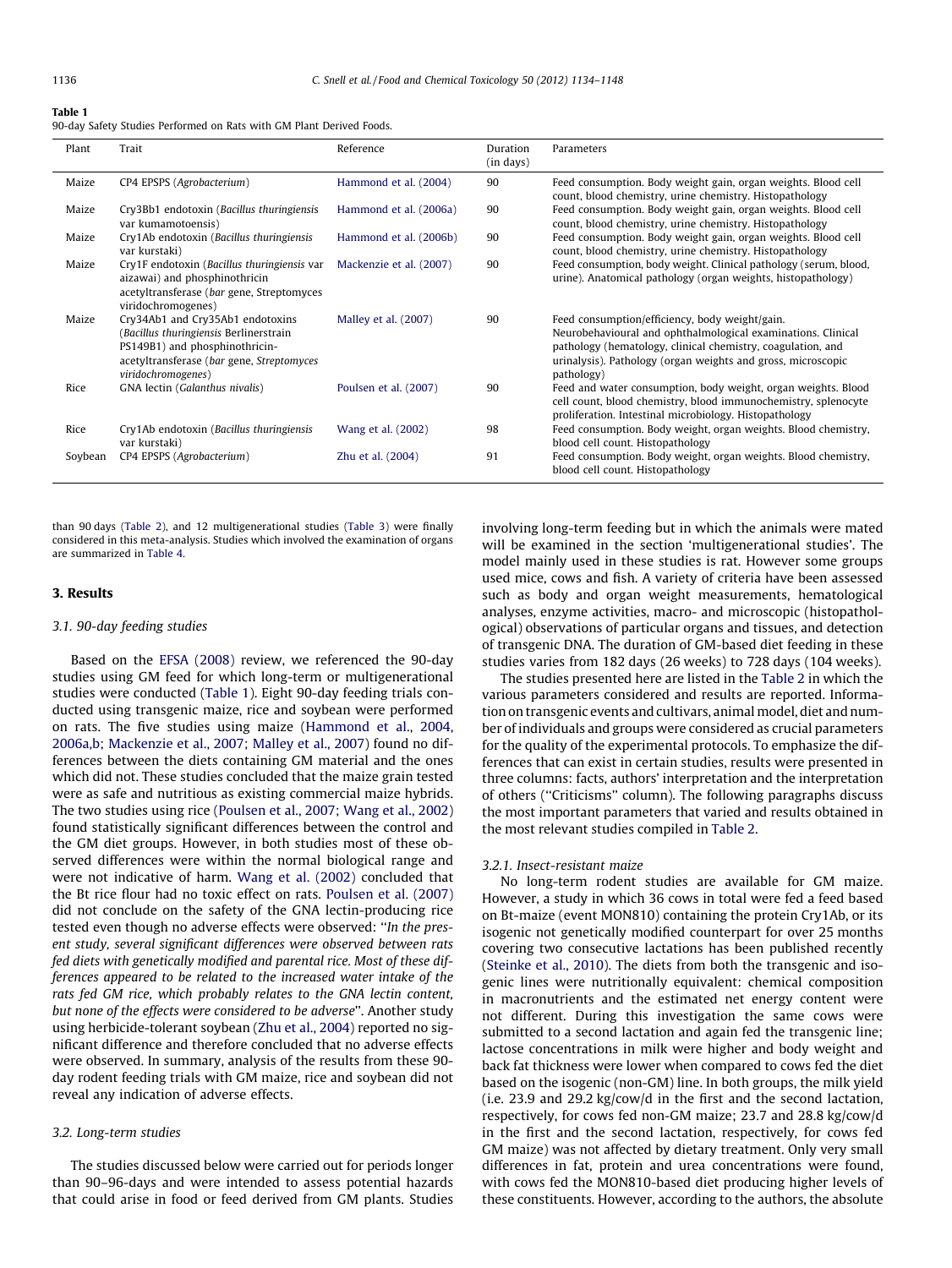#### <span id="page-3-0"></span>Table 2

Impact of GM plant diets in long term studies.

| Plant   | Trait                                                   | Reference and funding                                                                                                                                                                | Species       | Duration                   | Parameters                                                                                     | Group ( $n =$ number of<br>individuals per group)                | Main findings                                                                                                                                                                                                                           | Authors' interpretation<br>of results                                                                                                                                                  | Criticisms                                                                                                                       |
|---------|---------------------------------------------------------|--------------------------------------------------------------------------------------------------------------------------------------------------------------------------------------|---------------|----------------------------|------------------------------------------------------------------------------------------------|------------------------------------------------------------------|-----------------------------------------------------------------------------------------------------------------------------------------------------------------------------------------------------------------------------------------|----------------------------------------------------------------------------------------------------------------------------------------------------------------------------------------|----------------------------------------------------------------------------------------------------------------------------------|
| Maize   | Bt-MON810 containing<br>Cry1Ab protein                  | Steinke et al. (2010).<br>Not specific funding<br>mentioned                                                                                                                          | Dairy<br>cows | 25 months<br>$(100$ weeks) | Milk composition and<br>vield                                                                  | 2 groups $(n = 18)$ ; in<br>total 36 individuals.                | Small changes in milk<br>composition and body<br>weight in GM-fed cows<br>but fall within normal<br>ranges                                                                                                                              | Safe, no long term<br>effects. Bt-MON810<br>and its isogenic control<br>are equivalent                                                                                                 |                                                                                                                                  |
| Soybean | Glyphosate-tolerant<br>soybean (event not<br>mentioned) | Daleprane et al.<br>(2009a). State of Rio de<br>Janeiro Research<br>Assistance Foundation<br>(FAPERJ). National<br>Council for Scientific<br>and Technological<br>Development (CNPq) | Rats          | 455 days (65)              | Growth. Blood<br>composition                                                                   | 3 groups ( $n = 10$ male<br>rats); in total 30<br>individuals.   | GM group and organic<br>group weight the same,<br>higher than control<br>group. Lower protein<br>intake in control group.<br>Growth, albumin,<br>serum similar in all<br>three groups                                                   | No differences between<br>non-GM and GM<br>groups. Soybean can be<br>used in animal diets as<br>a protein source                                                                       | No isogenic line used                                                                                                            |
| Soybean | Glyphosate-tolerant<br>soybean (event not<br>mentioned) | Daleprane et al. (2010).<br>Brazilian foundations<br>FAPERJ and CNPq                                                                                                                 | Rats          | 455 days (65)              | Aorta wall tissue.<br>Cholesterol,<br>triaclyglycerol, insulin,<br>glucose and<br>testosterone | 3 groups ( $n = 10$ male<br>rats); in total 30<br>individuals.   | Lower body weight and<br>fat mass in control<br>group                                                                                                                                                                                   | No differences<br>observed between non-<br>GM and GM groups in<br>all parameters. Non-<br>GM and GM groups<br>substantially<br>equivalent                                              | No isogenic line used                                                                                                            |
| Soybean | Glyphosate-tolerant<br>soybean (event not<br>mentioned) | Sakamoto et al. (2007)<br>(complete paper in<br>Japanese). Tokyo<br>Metropolitan Institute<br>of Public Health                                                                       | Rats          | 26 and<br>52 weeks         | Growth. Feed intake.<br>Organ weight.<br>Hematology, serum                                     | 3 (number of<br>individuals not<br>precised)                     | Differences in growth,<br>feed intake, organ<br>weight between<br>groups. Body weight<br>and feed intake similar<br>between GM and non-<br>GM soybean                                                                                   | Safe, no long term<br>effects                                                                                                                                                          | No isogenic line used,<br>event not precised,<br>number of individuals<br>not precised, full article<br>not available in English |
| Soybean | Glyphosate-tolerant<br>soybean (event not<br>mentioned) | Sakamoto et al. (2008)<br>(complete paper in<br>Japanese). Tokyo<br>Metropolitan Institute<br>of Public Health                                                                       | Rats          | 104 weeks                  | Growth. Feed intake.<br>Organ weight.<br>Hematology, serum                                     | 3 (number of<br>individuals not<br>precised)                     | Differences in growth,<br>feed intake, organ<br>weight between<br>groups. Body weight<br>and feed intake similar<br>between GM and non-<br>GM soybean                                                                                   | Safe, no long term<br>effects                                                                                                                                                          | No isogenic line used,<br>event not precised,<br>number of individuals<br>not precised, full article<br>not available in English |
| Soybean | Glyphosate-tolerant<br>soybean (CP4 EPSPS)              | Malatesta et al.<br>(2002a). Not specific<br>funding mentioned                                                                                                                       | Mice          | 240 days (30)              | Ultrastructural<br>morphetrical and<br>immunocytochemical<br>analyses of hepatocytes<br>nuclei | 2 groups ( $n = 12$ female<br>mice); in total 24<br>individuals. | Irregularly shaped<br>nuclei, higher number<br>of nuclear pores,<br>numerous small fibrilla<br>centres and abundant<br>dense fibrillar<br>component,<br>nucleoplasmic and<br>nuclear splicing factor<br>more abundant in GM<br>fed mice | Higher metabolic rate<br>and molecular<br>trafficking. Influence<br>GM soybean intake on<br>hepatocyte nuclear<br>features in young and<br>adult mices<br>(mechanisms<br>unknown)      | No isogenic line used.<br>Soybean not grown<br>under the same<br>conditions.<br>International standards<br>not reached. See text |
| Soybean | Glyphosate-tolerant<br>soybean (CP4 EPSPS)              | Malatesta et al.<br>(2002b). Not specific<br>funding mentioned                                                                                                                       | Mice          | 240 days (30)              | Histocytochemistry<br>pancreatic acinar cells                                                  | 2 groups ( $n = 12$ female<br>mice); in total 24<br>individuals. | No differences in body<br>weight and no<br>macroscopic changes<br>in the pancreas. No<br>structural<br>modifications but<br>quantitative changes in<br>some cellular<br>constituents. Reduction                                         | A diet containing<br>significant amounts of<br>GM food seems to<br>influence the zymogen<br>synthesis and<br>processing in<br>pancreatics incinar<br>cells (reasons remain<br>unknown) | No isogenic line used.<br>Soybean not grown<br>under the same<br>conditions.<br>International standards<br>not reached. See text |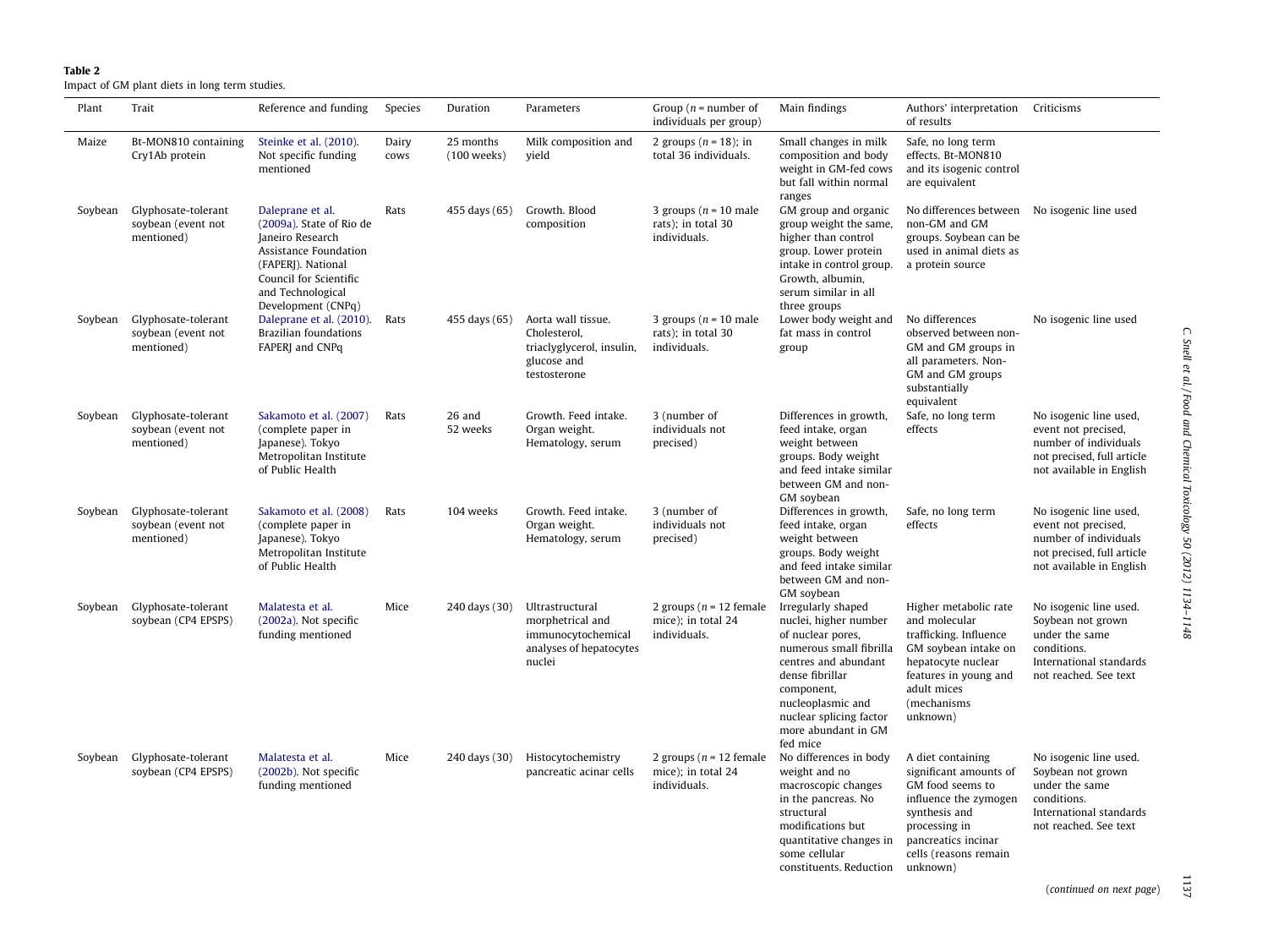| Soybean | Glyphosate-tolerant<br>soybean (CP4 EPSPS)                                                       | Malatesta et al. (2003).<br>Not specific funding<br>mentioned                                                                                    | Mice              | 240 days (30)    | Ultrastructural<br>morphetrical and<br>immunocytochemical<br>analyses of pancreatic<br>acinar cells nuclei            | 2 groups ( $n = 12$ female<br>mice); in total 24<br>individuals.                       | of $\alpha$ -amylase synthesis<br>Decrease of the shape<br>index and the fibrillar<br>centres density and<br>increase of the pored<br>density, the<br>perichromatin granule<br>density, the percentage<br>of fiibrillar centres in<br>GM-fed mice. Lower<br>labellings for the<br>nucleoplasmic splicing<br>factors | A diet containing<br>significant amounts of<br>GM food seems to<br>influence the<br>pancreatic<br>metabolisms                                                                                                                                                         | No isogenic line used.<br>Soybean not grown<br>under the same<br>conditions.<br>International standards<br>not reached. See text                                         |
|---------|--------------------------------------------------------------------------------------------------|--------------------------------------------------------------------------------------------------------------------------------------------------|-------------------|------------------|-----------------------------------------------------------------------------------------------------------------------|----------------------------------------------------------------------------------------|---------------------------------------------------------------------------------------------------------------------------------------------------------------------------------------------------------------------------------------------------------------------------------------------------------------------|-----------------------------------------------------------------------------------------------------------------------------------------------------------------------------------------------------------------------------------------------------------------------|--------------------------------------------------------------------------------------------------------------------------------------------------------------------------|
| Soybean | Glyphosate-tolerant<br>soybean (CP4 EPSPS)                                                       | Vecchio et al. (2004).<br>Italian Ministry of<br>University and<br>Research and by the<br>Fondo di Ateneo per la<br>Ricerca, Pavia<br>University | Mice              | 240 days (30)    | Enzyme chemistry of<br>serum, liver, and<br>pancreas                                                                  | 2 groups ( $n = 12$ female<br>mice); in total 24<br>individuals.                       | Enlarged vesicles of the<br>smooth endoplasmic<br>reticulum, Decrease in<br>the number of nuclear<br>pores. Reduced<br>labelling during the 2-<br>8 month interval.<br>Increase in<br>perichromatin granules<br>in Sertoli cells and in<br>spermatocytes of GM<br>fed mice                                          | A transient<br>transcriptionnal<br>decrease during the 2-<br>8 months intervall.<br>Most of the effects<br>reversible. Causes of<br>the alteration not<br>established, especially<br>because glyphosate<br>residues might<br>influence<br>transcriptionnal<br>process | No isogenic line used.<br>Soybean not grown<br>under the same<br>conditions.<br>International standards<br>not reached. See text                                         |
| Soybean | Glyphosate-tolerant<br>soybean (CP4 EPSPS)                                                       | Malatesta et al. (2008).<br>Italian Ministry of<br>Health                                                                                        | Mice              | 2 years (104)    | Histocytochemistry of<br>hepatocytes                                                                                  | 2 groups ( $n = 10$ female<br>mice); in total 20<br>individuals.                       | Different expression of<br>proteins related to<br>hepatocyte<br>metabolism, stress<br>response, calcium<br>signalling and<br>mitochondria in GM-<br>fed mice. Indications of<br>reduced metabolic rate<br>in GM-fed mice                                                                                            | GM soybean can<br>influence some liver<br>features during ageing                                                                                                                                                                                                      | No isogenic line used.<br>Soybean not grown<br>under the same<br>conditions.<br>International standards<br>not reached. See text                                         |
| Soybean | Glyphosate tolerant<br>soybean (event not<br>mentioned)                                          | Sissener et al. (2009).<br>Norwegian Research<br>Council                                                                                         | Salmons           | 7 months<br>(28) | Growth. Body weight.<br>Organ development.<br>Plasma enzymes and<br>nutrients. Differential<br>white blood cell count | 3 groups ( $n = 640$ ); in<br>total 1920 individuals                                   | Mid intestine smaller<br>in GM-fed group.<br>Triaclyglcerol<br>increased in GM-fed<br>group. No growth<br>differences between<br>groups                                                                                                                                                                             | Mid intestine smaller<br>in GM-fed group.<br>Triaclyglcerol<br>increased in GM-fed<br>group. No growth<br>differences between<br>groups                                                                                                                               | Safe, no term effects.<br>Differences seen due to<br>soybean cultivar non-<br>GM diet                                                                                    |
| Rice    | 7Crp#10 (7Crp gene<br>derived from cedar<br>pollen Cryj I and Cryj II<br>allergen protein genes) | Domon et al. (2009).<br>Not specific funding<br>mentioned                                                                                        | Macagues 26 weeks |                  | Gross Necropsy.<br>Histopathology and<br>Absolute and Relative<br>Organ Weights. Blood<br>composition                 | 3 groups ( $n = 6$ ; three<br>males and three<br>females); in total 18<br>individuals. | With few exceptions,<br>no significant<br>differences in<br>hematological or<br>biochemical values<br>between them. Neither<br>pathological symptoms<br>nor histopathological<br>abnormalities observed                                                                                                             | With few exceptions,<br>no significant<br>differences in<br>hematological or<br>biochemical values<br>between them. Neither<br>pathological symptoms<br>nor histopathological<br>abnormalities observed                                                               | No adverse effects on<br>behavior or body<br>weight, hematological<br>and biochemical<br>variables. No<br>pathological symptoms<br>or histopathological<br>abnormalities |

1138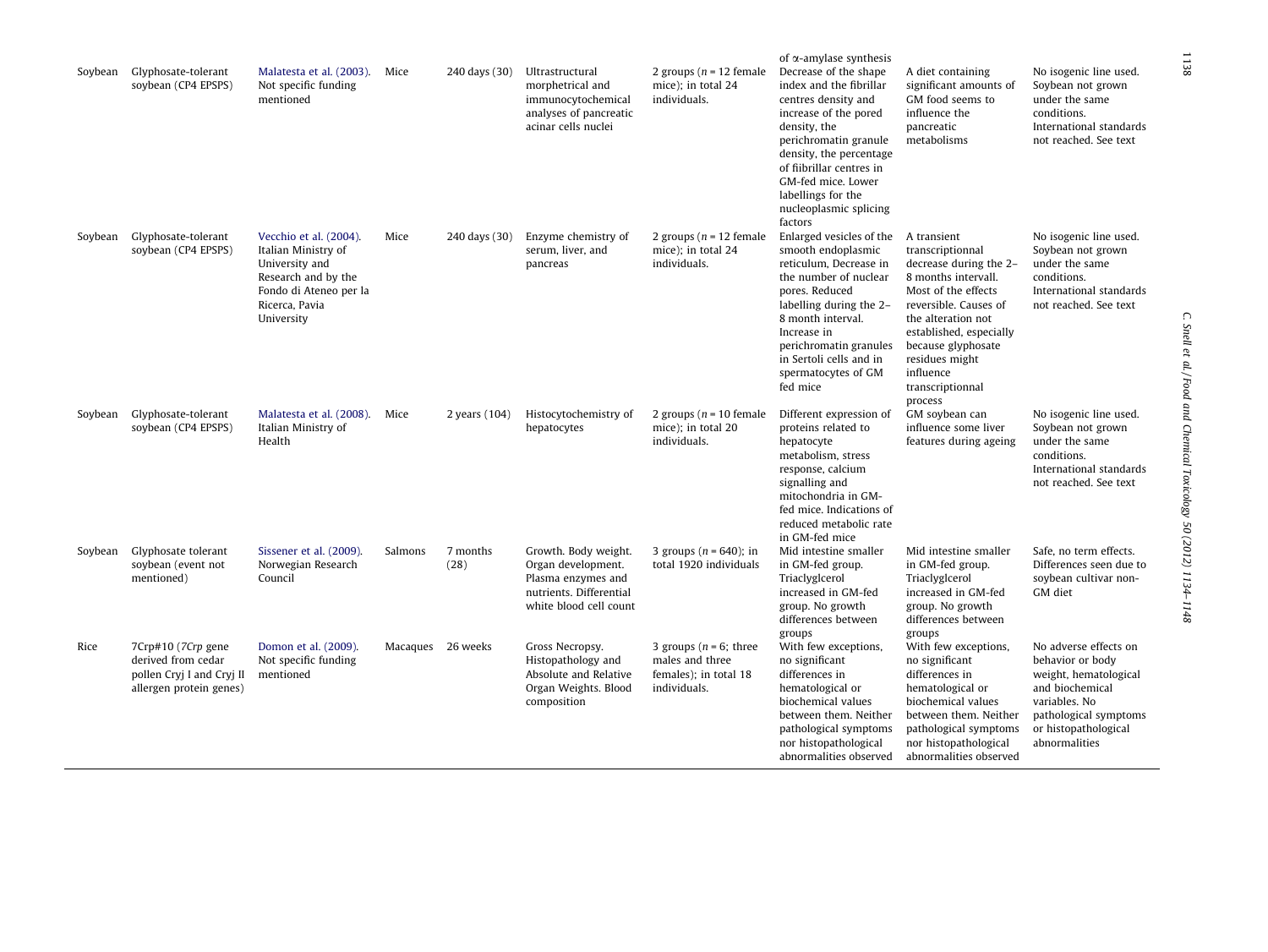#### <span id="page-5-0"></span>Table 3

Impact of GM plant diets in multigenerational studies.

| Plant  | Trait                                               | Reference & Funding                                               | Species                                                                                 | Duration                                                                                                                                                                                                                              | Parameters                                                                                                                                                                                                                           | Group ( $n =$ number of<br>individuals per group)                                                                                                                                                                                                                                                                         | <b>Main Findings</b>                                                                                                        | Authors' Interpretation Criticisms<br>of Results                                                                                                                                                                     |                                                                                                                                                                                                                              |
|--------|-----------------------------------------------------|-------------------------------------------------------------------|-----------------------------------------------------------------------------------------|---------------------------------------------------------------------------------------------------------------------------------------------------------------------------------------------------------------------------------------|--------------------------------------------------------------------------------------------------------------------------------------------------------------------------------------------------------------------------------------|---------------------------------------------------------------------------------------------------------------------------------------------------------------------------------------------------------------------------------------------------------------------------------------------------------------------------|-----------------------------------------------------------------------------------------------------------------------------|----------------------------------------------------------------------------------------------------------------------------------------------------------------------------------------------------------------------|------------------------------------------------------------------------------------------------------------------------------------------------------------------------------------------------------------------------------|
| Maize  | <b>Bt11</b>                                         | Brake et al., 2003. No<br>specific funding<br>mentioned           | Broiler chickens                                                                        | 42 days (6 weeks)                                                                                                                                                                                                                     | Survival. Body<br>weight. Feed<br>efficiency and carcass                                                                                                                                                                             | 4 groups (100); 2<br>groups (200 male<br>individuals) and 2<br>groups (200 female<br>individuals), in total<br>400 individuals, 3<br>generations                                                                                                                                                                          | No differences in<br>all parameters                                                                                         | Safe, no<br>multigenerational<br>effects                                                                                                                                                                             |                                                                                                                                                                                                                              |
| Maize  | Bt (event not<br>mentioned)                         | Brake et al., 2004. No<br>specific funding<br>mentioned           | Mice                                                                                    | 8, 16, 26, 32, 63, and Testicular<br>87 days after birth                                                                                                                                                                              | development. Litter<br>size. Body weight                                                                                                                                                                                             | 2 groups (10 female<br>mice; 6 male mice). 3<br>male progeny per<br>group sacrificed for<br>each of six time points.<br>3 generations                                                                                                                                                                                     | No differences in<br>fetal, postnatal,<br>pubertal, or adult effects<br>testicular<br>development with<br>the GM maize diet | Safe, no<br>multigenerational                                                                                                                                                                                        |                                                                                                                                                                                                                              |
| Maize  | Bt176                                               | No specific funding<br>mentioned                                  | Flachowsky et al., 2007. Broiler chickens, bulls,<br>cows, hens, pigs, quails,<br>sheep | Broiler chickens 35<br>days (5 weeks), bulls<br>246 days (35 weeks),<br>cows 246 days (35<br>weeks approx.), hens<br>217 days (31 weeks),<br>pigs 91 days (13<br>weeks), quails 84<br>days (12 weeks),<br>sheep 91 days (13<br>weeks) | Digestibility. Feed<br>intake. Health and<br>performance. Meat<br>quality. Reproduction total 40. Cows: 2                                                                                                                            | Broiler chickens: 2<br>$(n = 17)$ , in total 34.<br>Bulls: $2 (n = 20)$ , in<br>$(n = 20)$ , in total 40.<br>Hens: 2 ( $n = 6$ ), in total<br>12. Pigs: 2 ( $n = 6$ ), in<br>total 12, Quails: 2 (70<br>male and 75 female,<br>$n = 145$ ). Sheep: $(n = 4)$ .<br>10 generations for<br>quails; 4 generations<br>for hens | No recombinant<br>DNA found in<br>organs or tissues.<br>No side effects of<br>GM fed to 2nd<br>generation                   | Safe, no<br>multigenerational<br>effects                                                                                                                                                                             |                                                                                                                                                                                                                              |
| Maize  | Bt (event not<br>mentioned)                         | Kilic and Akay, 2008.<br>No specific funding<br>mentioned         | Wistar albino rats                                                                      | Duration not<br>precised at least 3.5<br>months (14 weeks)                                                                                                                                                                            | Histological and<br>biochemical<br>parameters<br>characterizing<br>stomach, duodenum,<br>liver kidney                                                                                                                                | $3(n=9)$ , in total 27<br>individuals (18<br>females, 9 males). 3<br>generations                                                                                                                                                                                                                                          | No differences in<br>organ weights.<br>Some minor<br>histological<br>changes in liver<br>and kidney                         | The changes are minor<br>and don't threaten the<br>health of rats but<br>long-term feeding<br>studies with GM crops<br>should be performed<br>on other species                                                       | Event not mentioned.<br>Lack of precision<br>regarding duration of<br>the study and the event<br>studied                                                                                                                     |
| Maize  | Bt176                                               | Trabalza-Marinucci<br>et al., 2008. Italian<br>Ministry of Health | Sheep                                                                                   | 44 months (188)                                                                                                                                                                                                                       | Samples of liver,<br>spleen, pancreas,<br>duodenum, cecal<br>appendix, mesenteric<br>lymph nodes, rumen<br>and abomasum.<br>Immune response,<br>ruminal metabolism,<br>microbial population,<br>meat quality,<br>transgene detection | 2 ( $n = 53$ ), in total 106<br>individuals. 3<br>generations                                                                                                                                                                                                                                                             | Changes in cell<br>nuclei of liver and<br>pancreas                                                                          | Small effects. In<br>general, GM maize is<br>substantially<br>equivalent to<br>conventional maize but<br>more metabolic<br>research is needed in<br>gastrointestinal organs<br>and the immune<br>response mechanisms | No use of isogenic<br>lines. No evidence<br>provided that the<br>cytosolic differences<br>are reproducible in<br>independant biological<br>replicates nor whether<br>they are observed or<br>not at different time<br>points |
| Maize  | <b>Bt11</b>                                         | Haryu et al., 2009. No<br>specific funding<br>mentioned           | Mice                                                                                    | 1072 days (153<br>approx.)                                                                                                                                                                                                            | Growth. Gestation,<br>milking periods,<br>reproduction, life<br>span                                                                                                                                                                 | 2 for each generation<br>(31 female mice, 16<br>male mice), in total 94<br>individuals. 5<br>generations                                                                                                                                                                                                                  | No differences in<br>all parameters.                                                                                        | Safe, no<br>multigenerational<br>effects                                                                                                                                                                             |                                                                                                                                                                                                                              |
| Potato | Phosphinothricin<br>acetyltransferase<br>(bar gene) | Rhee et al., 2005. No<br>specific funding<br>mentioned            | Rats                                                                                    | 5 generations; 70-<br>day intervals before<br>reproduction.<br>10 weeks                                                                                                                                                               | Presence of DNA.<br>Feed consumption.<br>Body weight.<br>Reproductive<br>performance.                                                                                                                                                | Not specified. 5<br>generations                                                                                                                                                                                                                                                                                           | No difference in<br>all parameters                                                                                          | Safe, no<br>multigenerational<br>effects                                                                                                                                                                             | No use of isogenic line.<br>Number of animals not<br>mentioned                                                                                                                                                               |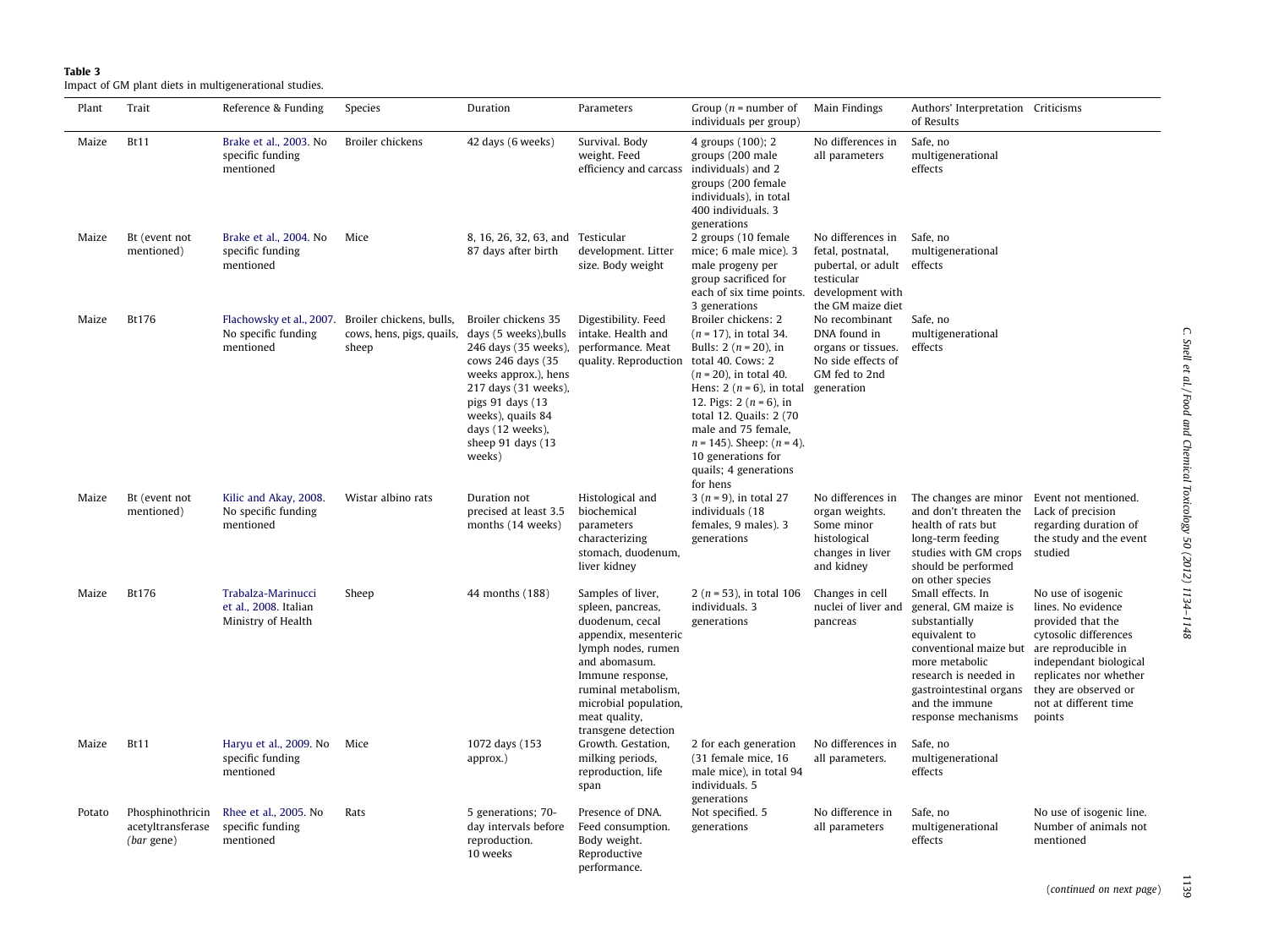#### **Table 3** (continued)

| Plant | Trait                                                                                                                                     | Reference & Funding                                                                                                                                                                    | Species | Duration                                                                                       | Parameters                                                                                                             | Group ( $n =$ number of<br>individuals per group)                                                                                                       | Main Findings                                                                                                                                                                                                                       | Authors' Interpretation Criticisms<br>of Results                                                                                                                                                                  |                                                                                                                      |
|-------|-------------------------------------------------------------------------------------------------------------------------------------------|----------------------------------------------------------------------------------------------------------------------------------------------------------------------------------------|---------|------------------------------------------------------------------------------------------------|------------------------------------------------------------------------------------------------------------------------|---------------------------------------------------------------------------------------------------------------------------------------------------------|-------------------------------------------------------------------------------------------------------------------------------------------------------------------------------------------------------------------------------------|-------------------------------------------------------------------------------------------------------------------------------------------------------------------------------------------------------------------|----------------------------------------------------------------------------------------------------------------------|
|       |                                                                                                                                           |                                                                                                                                                                                        |         |                                                                                                | Development and<br>viability of progeny.<br>Organ weights.<br>Skeletal and visceral<br>deformations.<br>Histopathology |                                                                                                                                                         |                                                                                                                                                                                                                                     |                                                                                                                                                                                                                   |                                                                                                                      |
|       | Soybean Glyphosate-<br>tolerant soybean<br>$(GTS 40-3-2)$                                                                                 | Brake and Evenson,<br>2004. Legislature of the<br>State of South Dakota,<br>Agricultural<br><b>Experiment Station</b><br>GMO Grant                                                     | Mice    | 8, 16, 26, 32, and<br>63 days after birth<br>(from one week<br>approx. to 12 weeks<br>approx.) | Testicular<br>development, Litter<br>size. Body weight                                                                 | 2 groups (10 female<br>mice, 6 male mice), in<br>total 32 individuals.<br>Three male progeny<br>chosen for each of six<br>time points. 3<br>generations | No differences in<br>fetal, postnatal,<br>pubertal, or adult<br>testicular<br>development with<br>the GM soybean<br>diet                                                                                                            | Safe, no<br>multigenerational<br>effects                                                                                                                                                                          | No use of isogenic line.<br>Uncorrect number of<br>animals                                                           |
|       | Soybean Glyphosate-<br>tolerant soybean<br>$(GTS 40-3-2)$                                                                                 | Daleprane et al., 2009b. Wistar rats<br>State of Rio de Janeiro<br>Research Assistance<br>Foundation and the<br>National Council for<br>Scientific and<br>Technological<br>Development |         | Fed throughout life,<br>exact time unclear                                                     | Weight gain, protein<br>intake, ration intake.<br>Food Conversion<br>Ratios                                            | 3 groups $(n = 8)$ , in<br>total 24 male mice. 2<br>generations                                                                                         | Differences<br>between<br>experimental and<br>control                                                                                                                                                                               |                                                                                                                                                                                                                   | No use of isogenic line.<br>Uncorrect number of<br>animals                                                           |
|       | Soybean Glyphosate-<br>tolerant soybean<br>$(GTS 40-3-2)$                                                                                 | Tudisco et al., 2010. No Goats<br>specific funding<br>mentioned                                                                                                                        |         | $60 - 67$ days $(8 - 9)$<br>approx.)                                                           | DNA in milk and<br>blood                                                                                               | 2 groups $(n = 10)$<br>parents, female<br>individuals only; 2<br>groups $(n = 5)$ kids,<br>male individuals only.<br>2 generations                      | Presence of<br>transgenic DNA in detection far less<br>milk (parents) and<br>blood (parents<br>and offsprings). A<br>significant<br>difference for the<br>level of LDH<br>enzyme, and<br>substitutions<br>between the<br>isoenzymes | Transgenic DNA<br>important than<br>chloroplastic DNA. LDH<br>modifications suggest a the results. Uncorrect<br>rise of the cell<br>metabolism. No health<br>issue but further<br>studies should be<br>undertaken | No use of isogenic line.<br>Grown in the same<br>conditions not clear.<br>Overinterpretation of<br>number of animals |
|       | Triticale Glufosinate<br>ammonium-<br>tolerant triticale<br>(tolerance to<br>Basta with<br>phosphonithricin<br>as an active<br>substance) | Baranowski et al., 2006. Mice<br>State Committee for<br>Scientific Research                                                                                                            |         | 91 days then mated/<br>killed (at each<br>generation)                                          | Body weight and<br>growth. Presence of<br>transgenic DNA.<br>Blood, kidneys,<br>spleen, liver, thighs.                 | $2(n = 10$ sacrificed at<br>each generation; five<br>females and five<br>males). 5 generations.                                                         | No presence of<br>transgenic DNA.<br>No weight<br>differences. No<br>pathological<br>manifestations.                                                                                                                                | Safe, no<br>multigenerational<br>effects.                                                                                                                                                                         |                                                                                                                      |
|       | Triticale Glufosinate<br>ammonium-<br>tolerant wheat<br>(Basta) (and<br>containing the<br>$\beta$ -glucuronisdae<br>gene)                 | Krzyowska et al., 2010. Mice<br>No specific funding<br>mentioned                                                                                                                       |         | 120 days then<br>mated/killed (at each<br>generation)                                          | Immune system                                                                                                          | 2 ( $n = 20$ sacrificed at<br>each generation).<br>Gender not mentioned.<br>5 generations                                                               | In F5 enlarged<br>inguinal and<br>axillary lymph<br>nodes detected.<br>Decrease in T cells<br>in spleen and<br>lymph nodes and<br>decrease in B cells<br>in lymph nodes<br>and blood                                                | B cell compartment in<br>the secondary<br>lymphoid organs<br>expansion not caused<br>by an allergy or a<br>malignant process but<br>further studies should<br>be undertaken                                       |                                                                                                                      |

 $1140$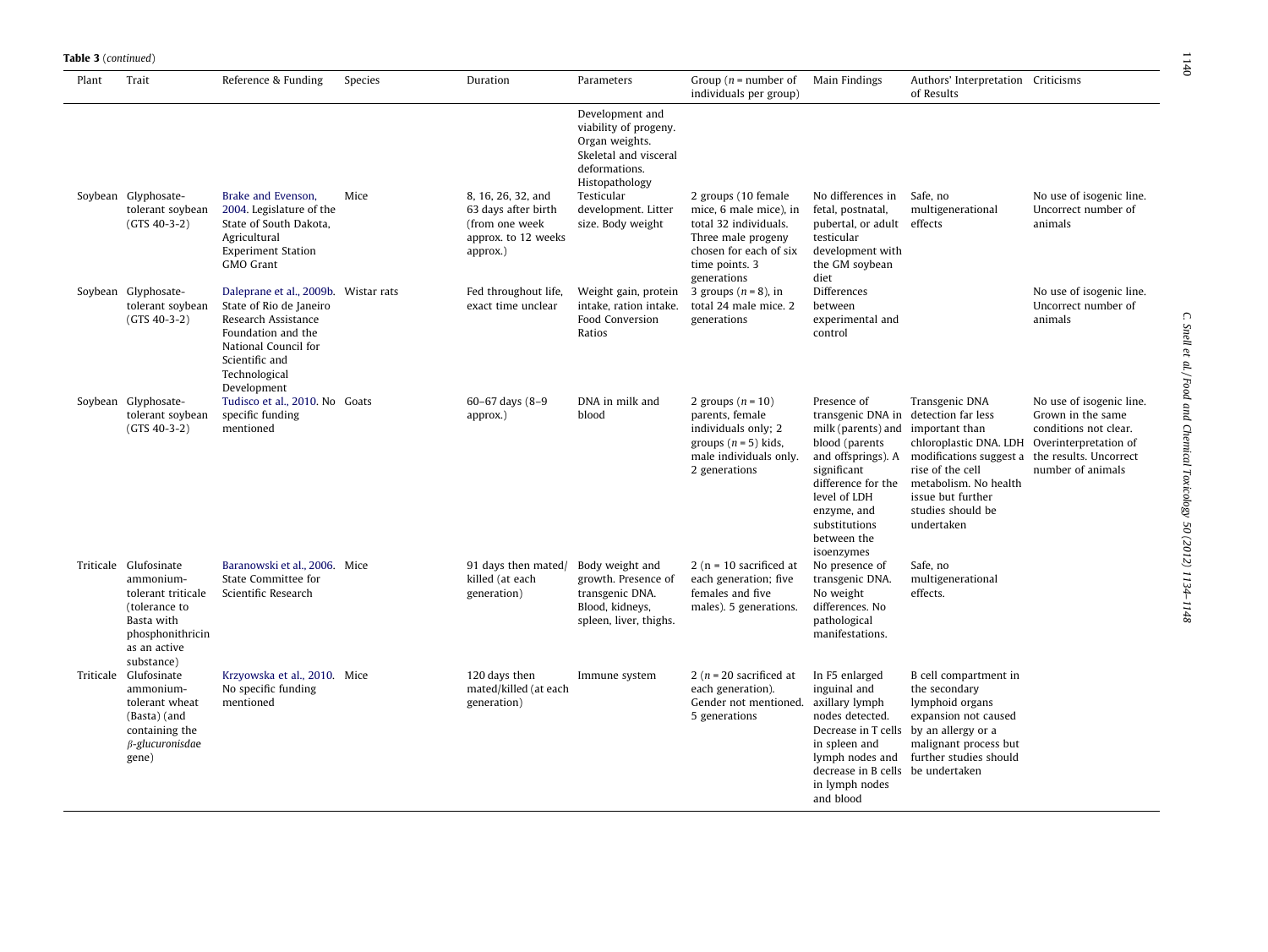<span id="page-7-0"></span>

| וחר |  |
|-----|--|
|-----|--|

| $\bigcap_{n\geq n}$ | Demand of case                                                             | $DI - 4$ |
|---------------------|----------------------------------------------------------------------------|----------|
|                     | Organs and parameters examined in long term and multigenerational studies. |          |
| $1001C - 1$         |                                                                            |          |

| Organ            | Parameters                                                                                                     | Plant                                                                                                                                                                                                                                 | Reference                                    |
|------------------|----------------------------------------------------------------------------------------------------------------|---------------------------------------------------------------------------------------------------------------------------------------------------------------------------------------------------------------------------------------|----------------------------------------------|
| Adrenal          | Weight and histopathology                                                                                      | Rice containing human T-cell epitope from Japanese cedar pollen allergens                                                                                                                                                             | Domon et al. (2009)                          |
| Brain            | Weight and histopathology                                                                                      | Rice containing human T-cell epitope from Japanese cedar pollen allergens                                                                                                                                                             | Domon et al. (2009)                          |
| Duodenum         | Weight and histopathology                                                                                      | Insect-resistant maize (event not specified)                                                                                                                                                                                          | Kiliç and Akay (2008)                        |
| Gills            | $Na + K + -ATPase activity$                                                                                    | Glyphosate-tolerant soybean (event GTS 40-3-2)                                                                                                                                                                                        | Sissener et al. (2009)                       |
| Heart            | Weight and histopathology                                                                                      | Rice containing human T-cell epitope from Japanese cedar pollen allergens                                                                                                                                                             | Domon et al. (2009)                          |
| Heart            | Determination of enzymes, detection of                                                                         | Glyphosate-tolerant soybean (event GTS 40-3-2)                                                                                                                                                                                        | Tudisco et al. (2010)                        |
|                  | chloroplast DNA and transgenic fragment                                                                        |                                                                                                                                                                                                                                       |                                              |
| Heart<br>(aorta) | Histological analysis                                                                                          | Herbicide-tolerant soybean (event not specified)                                                                                                                                                                                      | Daleprane et al. (2010)                      |
| Intestine        | Fat content                                                                                                    | Insect-resistant maize (event Bt 176); insect-resistant potatoes (containing<br>Cry5-Bt gene); herbicide-tolerant (Pat) maize (event not specified); herbicide-                                                                       | Flachowsky et al.<br>(2007)                  |
| Intestine        | Proximal intestine somatic index, mid<br>intestine somatic index, distal intestine                             | tolerant (Pat) sugar beet; glyphosate-tolerant soybean (GTS 40-3-2)<br>Glyphosate-tolerant soybean (event GTS 40-3-2)                                                                                                                 | Sissener et al. (2009)                       |
| Kidney           | somatic index, size<br>Detection of transgenic DNA from plant                                                  | Glufosinate ammonium-tolerant triticale (event not specified; tolerance to                                                                                                                                                            | Baranowski et al.                            |
| Kidney           |                                                                                                                | herbicide with phosphonithricin as an active substance)                                                                                                                                                                               | (2006)<br>Flachowsky et al.                  |
|                  | Fat content                                                                                                    | Insect-resistant maize (event Bt 176); insect-resistant potato (containing Cry5-<br>Bt gene); herbicide-tolerant (Pat) maize (event not specified); herbicide-                                                                        | (2007)                                       |
| Kidney           | Weight and histopathology                                                                                      | tolerant (Pat) sugar beet; herbicide-tolerant soybean (GTS 40-3-2)<br>Insect-resistant maize (event not specified)                                                                                                                    | Kiliç and Akay (2008)                        |
| Kidney           | Weight and histopathology                                                                                      | Rice containing human T-cell epitope from Japanese cedar pollen allergens                                                                                                                                                             | Domon et al. (2009)                          |
| Kidney           | Head kidney-somatic index, size of head                                                                        | Glyphosate-tolerant soybean (event GTS 40-3-2)                                                                                                                                                                                        | Sissener et al. (2009)                       |
|                  | kidney                                                                                                         |                                                                                                                                                                                                                                       |                                              |
| Kidney           | Determination of enzymes, detection of<br>chloroplast DNA and transgenic fragment                              | Glyphosate-tolerant soybean (event GTS 40-3-2)                                                                                                                                                                                        | Tudisco et al. (2010)                        |
| Liver            | Histocytochemistry                                                                                             | Glyphosate-tolerant soybean (event GTS 40-3-2)                                                                                                                                                                                        | Malatesta et al.<br>(2002a,b, 2003)          |
| Liver            | Enzyme chemistry                                                                                               | Glyphosate-tolerant soybean (event GTS 40-3-2)                                                                                                                                                                                        | Vecchio et al. (2004)                        |
| Liver            | Detection of transgenic DNA from plant                                                                         | Glufosinate ammonium-tolerant triticale (event not specified; tolerance to                                                                                                                                                            | Baranowski et al.                            |
|                  |                                                                                                                | herbicide with phosphonithricin as an active substance)                                                                                                                                                                               | (2006)                                       |
| Liver            | Detection of transgenic DNA                                                                                    | Insect-resistant maize (event Bt 176); insect-resistant potato (containing Cry5-<br>Bt gene); herbicide-tolerant (Pat) maize (event not specified); herbicide-                                                                        | Flachowsky et al.<br>(2007)                  |
|                  |                                                                                                                | tolerant (Pat) sugar beet; herbicide-tolerant soybean (GTS 40-3-2)                                                                                                                                                                    |                                              |
| Liver            | Weight and histopathology                                                                                      | Insect-resistant maize (event not specified)                                                                                                                                                                                          | Kiliç and Akay (2008)                        |
| Liver            | Protein content, morphology                                                                                    | Glyphosate-tolerant soybean (event GTS 40-3-2)                                                                                                                                                                                        | Malatesta et al. (2008)                      |
| Liver            | Hepato-somatic index                                                                                           | Glyphosate-tolerant soybean (event GTS 40-3-2)                                                                                                                                                                                        | Sissener et al. (2009)                       |
| Liver<br>Liver   | Weight and histopathology<br>Determination of enzymes, detection of<br>chloroplast DNA and transgenic fragment | Rice containing human T-cell epitope from Japanese cedar pollen allergens<br>Herbicide-tolerant soybean (event GTS 40-3-2)                                                                                                            | Domon et al. (2009)<br>Tudisco et al. (2010) |
| Lung             | Weight and histopathology                                                                                      | Rice containing human T-cell epitope from Japanese cedar pollen allergens                                                                                                                                                             | Domon et al. (2009)                          |
| Lymphoid         | T cell and antibody numbers                                                                                    | Insect-resistant wheat (event not specified)                                                                                                                                                                                          | Krzyzowska et al.<br>(2010)                  |
| Muscle           | Detection of transgenic DNA from plant                                                                         | Glufosinate ammonium-tolerant triticale (event not specified; tolerance to<br>herbicide with phosphonithricin as an active substance)                                                                                                 | Baranowski et al.<br>(2006)                  |
| Muscle           | Detection of promoter                                                                                          | Herbicide-resistant soybean (event not specified; containing 5-<br>enolpyruvylshikimate-3-phosphate gene)                                                                                                                             | Suharman et al. (2009)                       |
| Ovary            | Weight and histopathology                                                                                      | Rice containing human T-cell epitope from Japanese cedar pollen allergens                                                                                                                                                             | Domon et al. (2009)                          |
| Ovary            | Weight                                                                                                         | Insect-resistant maize (event Bt 11 N58-D1)                                                                                                                                                                                           | Haryu et al. (2009)                          |
| Pancreas         | Histocytochemistry                                                                                             | Glyphosate-tolerant soybean (event GTS 40-3-2)                                                                                                                                                                                        | Malatesta et al.<br>(2002a,b, 2003)          |
| Pancreas         | Enzyme chemistry                                                                                               | Glyphosate-tolerant soybean (event GTS 40-3-2)                                                                                                                                                                                        | Vecchio et al. (2004)                        |
| Pituitary        | Weight and histopathology                                                                                      | Rice containing human T-cell epitope from Japanese cedar pollen allergens                                                                                                                                                             | Domon et al. (2009)                          |
| Placenta         | Weight                                                                                                         | Insect-resistant maize (event Bt 11 N58-D1)                                                                                                                                                                                           | Haryu et al. (2009)                          |
| Prostate         | Weight and histopathology                                                                                      | Rice containing human T-cell epitope from Japanese cedar pollen allergens                                                                                                                                                             | Domon et al. (2009)                          |
| Serum<br>Spleen  | Enzyme chemistry<br>Detection of transgenic DNA from plant                                                     | Glyphosate-tolerant soybean (event GTS 40-3-2)<br>Glufosinate ammonium-tolerant triticale (event not specified; tolerance to                                                                                                          | Vecchio et al. (2004)<br>Baranowski et al.   |
| Spleen           | Detection of transgenic DNA                                                                                    | herbicide with phosphonithricin as an active substance)<br>Insect-resistant maize (event Bt 176); insect-resistant potatoes (containing                                                                                               | (2006)<br>Flachowsky et al.                  |
|                  |                                                                                                                | Cry5-Bt gene); herbicide-tolerant (Pat) maize (event not specified); herbicide-<br>tolerant (Pat) sugar beet; glyphosate-tolerant soybean (GTS 40-3-2)                                                                                | (2007)                                       |
| Spleen           | Weight and histopathology                                                                                      | Rice containing human T-cell epitope from Japanese cedar pollen allergens                                                                                                                                                             | Domon et al. (2009)                          |
| Spleen           | Spleen-somatic index                                                                                           | Glyphosate-tolerant soybean (event GTS 40-3-2)                                                                                                                                                                                        | Sissener et al. (2009)                       |
| Spleen           | Determination of enzymes, detection of<br>chloroplast DNA and transgenic fragment                              | Glyphosate-tolerant soybean (event GTS 40-3-2)                                                                                                                                                                                        | Tudisco et al. (2010)                        |
| Stomach          | Fat content                                                                                                    | Insect-resistant maize (event Bt 176); Insect-resistant potato (containing Cry5-<br>Bt gene); Herbicide-tolerant (Pat) maize (event not specified); Herbicide-<br>tolerant (Pat) sugar beet; Glyphosate-tolerant soybean (GTS 40-3-2) | Flachowsky et al.<br>(2007)                  |
| Stomach          | Weight and histopathology                                                                                      | Insect-resistant maize (event not specified)                                                                                                                                                                                          | Kiliç and Akay (2008)                        |
| Testis           | Histocytochemistry                                                                                             | Glyphosate-tolerant soybean (event GTS 40-3-2)                                                                                                                                                                                        | Malatesta et al.<br>(2002a,b, 2003)          |
| Testis           | Cell number, proliferation and differentiation                                                                 | Insect-resistant maize (event N7070Bt)                                                                                                                                                                                                | Brake et al. (2004)                          |
| Testis           | Weight and histopathology                                                                                      | Rice containing human T-cell epitope from Japanese cedar pollen allergens                                                                                                                                                             | Domon et al. (2009)                          |
| Thymus           | Weight and histopathology                                                                                      | Rice containing human T-cell epitope from Japanese cedar pollen allergens                                                                                                                                                             | Domon et al. (2009)                          |
| Uterus           | Weight                                                                                                         | Insect-resistant maize (event Bt11 N58-D1)                                                                                                                                                                                            | Haryu et al. (2009)                          |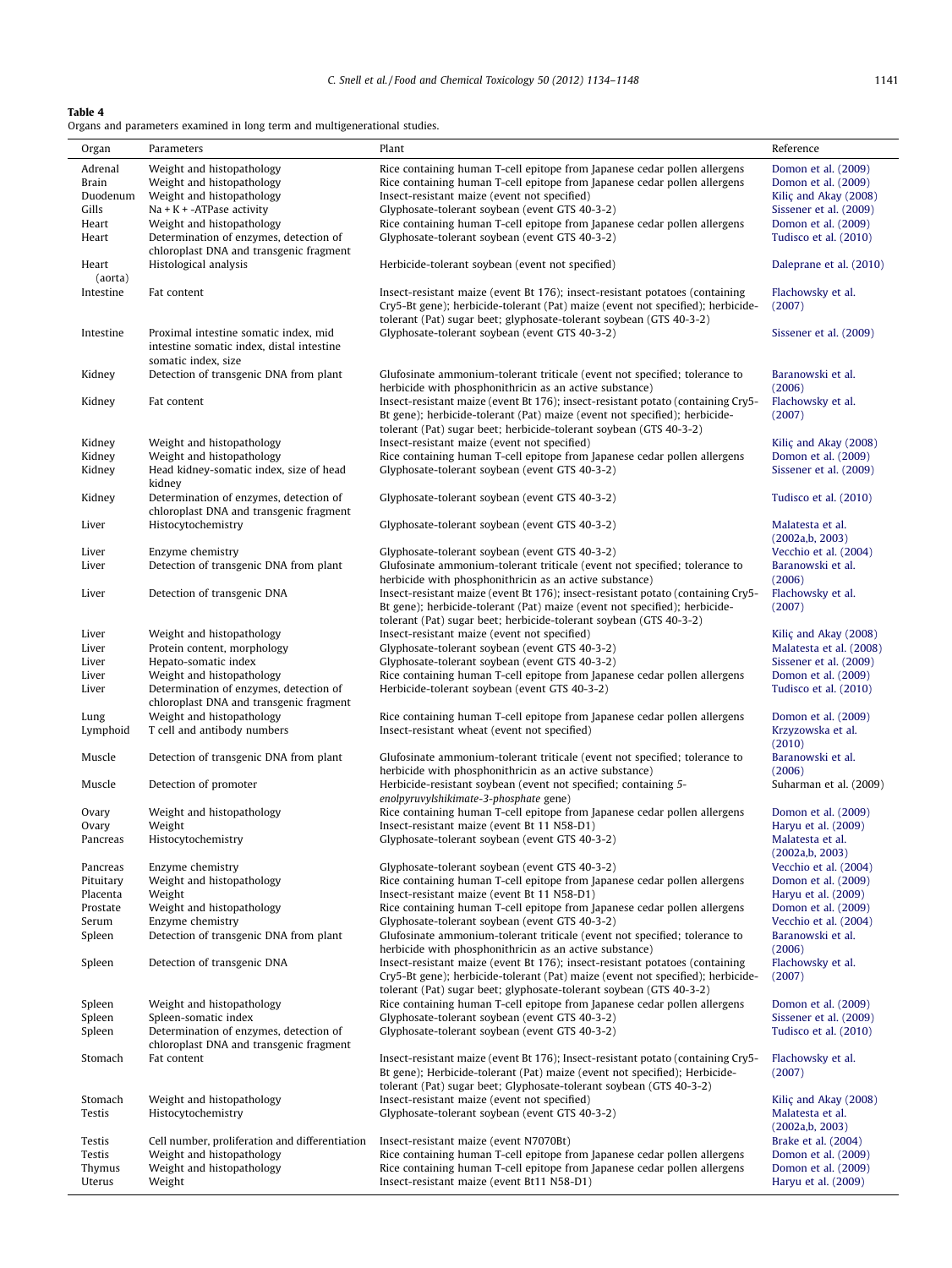differences were small and within the range of biological variation. Thus, they concluded this long-term study demonstrated the compositional and nutritional equivalence of Bt-MON810 and its isogenic non-transgenic counterpart.

#### 3.2.2. Herbicide-tolerant soybean

[Daleprane et al. \(2009a\)](#page-13-0) compared a diet containing glyphosatetolerant soybean (event not mentioned) with organic soybean diet for 455 days (all diets contained 10% protein) in rats ( $n = 10$ per group) to investigate impacts on growth and blood composition. Growth rates were comparable for all groups. Biochemical analyses revealed that albumin concentrations and serum protein were similar in all groups except for hematocrit. It should be mentioned that the authors included, as another control, a casein-based diet but none of these results will be discussed here. The same laboratory went onto further study the protein quality of these soybean diets and effects on growth rate, by performing 'multigenerational studies' which are discussed below ([Daleprane et al.,](#page-13-0) [2009b](#page-13-0)). Furthermore, [Daleprane et al. \(2010\)](#page-13-0) additionally investigated the aorta (thickness of the three layers composing the aorta and total thickness) as well as growth parameters. No differences were observed between GM soybean and non-GM soybean fed groups in any parameter. Taking into account all these results, the authors stated that it ''might'' be concluded that the transgenic soybean is supposedly nutritionally equivalent to the non-transgenic variety as no nutritional or functional change is observed in rats fed a glyphosate-resistant soybean-based diet. However it is necessary to highlight that no true isogenic line of soybean was used as an appropriate comparator for transgenic soybean; furthermore the non-GM soybean was organically-grown, implying that plant growth conditions were different, but this apparently did not have any effect on all the measured endpoints in animals considered in this study.

[Sakamoto et al. \(2008\)](#page-14-0) evaluated the safety of GM glyphosatetolerant soybeans (event not mentioned) in male and female rats. The rats were fed a diet containing GM soybeans or non-GM soybeans (from a related strain but it is not stated whether these were isogenic or not) at a concentration of 30% in diet, both being adjusted to an identical nutrient level. These groups were also compared to a group fed a commercial diet (number of individuals per group not given) to evaluate any effect related to a soybean-based diet. Body weight and food consumption were recorded daily. After 104 weeks, at termination, hematology, serum biochemistry, and pathological examinations were made. Several differences in animal growth, food intake, organ weights and histological findings were observed between the rats fed the GM and/or non-GM soybeans. However, body weight and food intake were similar for the rats fed the GM or the non-GM soybeans. Gross necropsy findings, hematological and serum biochemical parameters, and organ weights showed no difference between rats fed the GM or the non-GM soybeans. Thus, there was neither an increase in incidence nor any specific type of non-neoplastic or neoplastic lesions in the GM soybeans group for both sexes. Long-term intake of GM soybeans at an incorporation level of 30% in diet had no apparent adverse effect in rats. In a previous study (which again did not mention the transgenic event), [Sakamoto et al. \(2007\)](#page-14-0) found similar results in rats at the intermediate examination (26 weeks), and at the termination (52 weeks).

During a two-year study performed only on female mice, [Malatesta et al. \(2008\)](#page-13-0) compared a diet consisting of 14% glyphosate-tolerant soybean (event not stated) and a control diet prepared from a commercial non-GM soybean. The effect of GM soybean on liver in 24-month old female mice was investigated with body weight also measured. In a liver proteome analysis (proteins related to hepatocyte metabolism, stress response, calcium signalling and mitochondria), 49 differences were reported with

39 proteins present at a higher level and 10 at a lower level in GM soybean diet fed mice than in non-GM soybean diet fed ones. These differences are all quantitatively minor and are in the range of differences observed in other studies (see [Ricroch et al., 2011\)](#page-14-0) and can be due to genotypic differences or growth conditions of the plant material used (see below). The electron microscopy results showed changes in nuclei shape and alterations in mitochondrial membrane in GM-fed mice, leading the authors to state that these observations are indicative of the induction of some metabolic disruptions. They concluded that GM-soybean affects the ageing of liver both morphologically and functionally and that more investigations are needed. It should be noted that this paper has been severely criticized [\(Williams and DeSesso, 2010\)](#page-14-0). According to these authors, the study suffers from six methodological errors, namely (i) "controlling for potential litter effect", (ii) "using an appropriate number of experimental animals per group and acquiring a sufficiently robust sample of independent observations'', (iii) ''establishing the representativeness of observations'', (iv) ''adhering to the principles for stereologic morphometry'', (v) ''using appropriate statistical methods (for study design as well as for data analysis)'', (vi) ''controlling for potential confounding factors, including those related to differences in diet phytoestrogen contents''. It should also be noted that none of the papers published by Malatesta and colleagues explicitly state the exact identity of the soybean lines used. It seems likely that the plant material compared in these studies was not isogenic lines but rather GM material and non-GM material that the authors were able to purchase from different commercial sources. In addition, the authors made comments on the possible involvement of herbicide treatment to explain their results, which confirms that the plant material differs by additional parameters other than just the transgene insertion factor and the fact that the plant materials were not grown side by side in the same field. Therefore, these studies do not match the internationally recommended standards for a proper nutritional or toxicological assessment of a GM line. Concerning previous studies ([Malatesta et al., 2002a,b, 2003; Vecchio et al., 2004\)](#page-13-0), members of the [UK Advisory Committee on Novel Foods and Processes](#page-14-0) [\(2006\)](#page-14-0) commented on reports about ultrastructural changes in liver, kidney and testes of mice given diets containing GM soybean, compared with non-GM soybean controls: ''Members noted that the papers did not state the origin of the GM and non-GM soya used in the feeding studies. There were no details of whether the soya had been grown in a field or under controlled conditions and whether or not the GM and non-GM soya were grown, handled and processed under similar conditions. It was also not clear whether the soya used in the control and GM experiments had a similar genetic background. The Committee was unable to determine whether or not the GM and non-GM soya crops had been treated with the herbicide glyphosate, although the authors had suggested that differences in residual levels of glyphosate might be responsible for the observed differences. The Committee also requested data on the nutritional equivalence of the two diets and as well as confirmation on whether or not the same experimental animals were used in each study''.

In a different animal model, salmon, [Sissener et al. \(2009\)](#page-14-0) observed the effects of feeding a high level of glyphosate-tolerant soybean for 7 months, comparing it to a non-GM soybean control diet (stated to be a near isogenic maternal line). Various parameters were measured to observe the overall effect on health and performance. Measurements were made when fish were in fresh water and then after their transfer into seawater; a total of 4 samplings were taken. The growth rate and weight, on a whole, gave the same results for both groups though the weight of the midintestine of non-GM fed fish was heavier throughout the whole study. Among the parameters studied in hematology and plasma clinical biochemistry analyses, only one showed differences between groups: plasma triacylglycerol levels were higher in the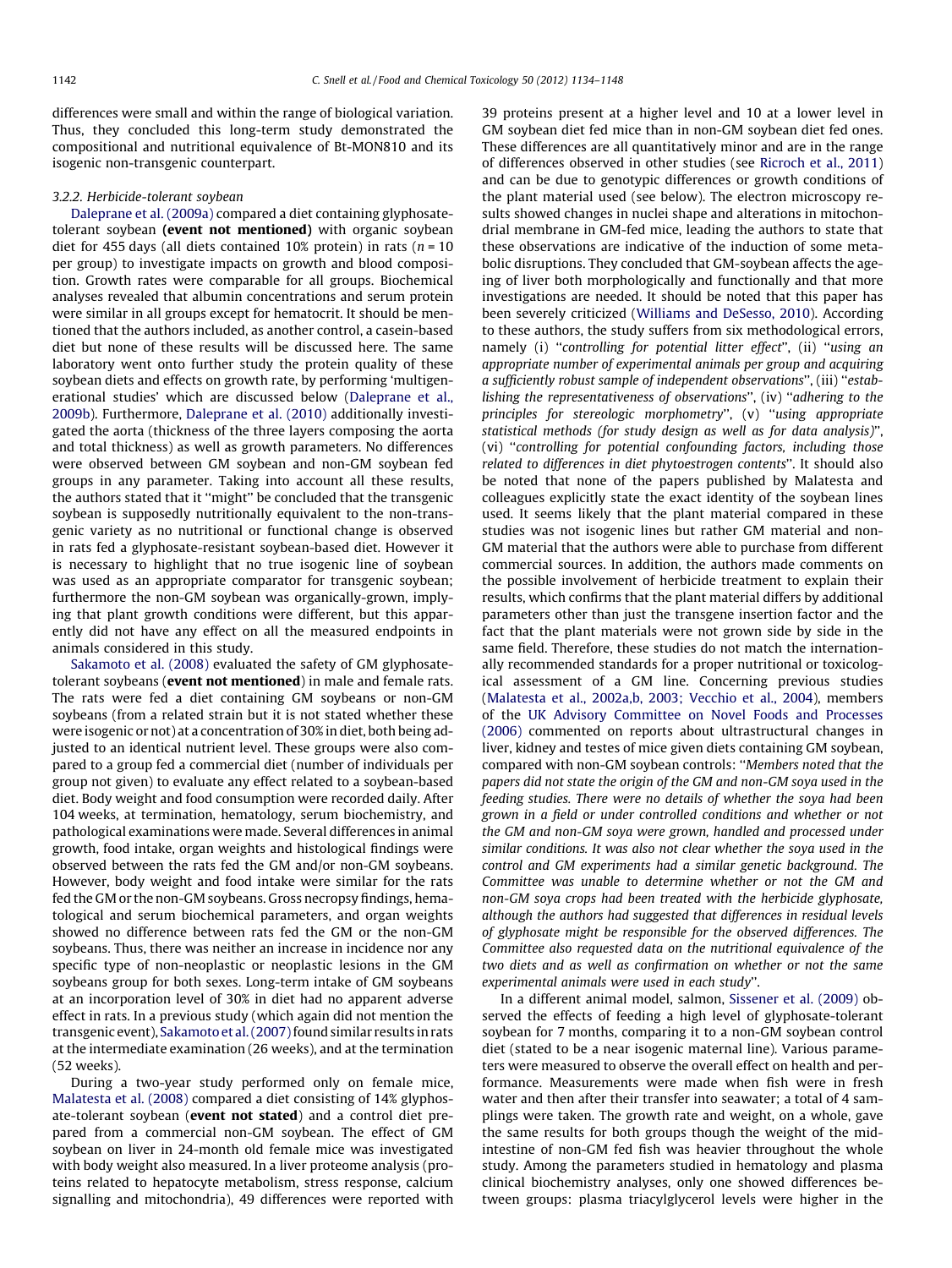GM-fed fish throughout the whole study. Levels increased from 2.04 mMol on Dec 13th (124 days of diet) to 2.45 mMol on Feb 28th (200 days of diet) in GM fed fish, compared with 1.71 mMol (124 days of diet) to 2.25 mMol (200 days of diet) in non-GM fed fish). Other changes were seen when fish were transferred to seawater but were comparable between diet groups. The authors claim that the changes in triacylglycerol levels could have been due to the variation between the strains of the soybean used as the nutritional composition may vary slightly between the GM and the near isogenic line as no other previous studies in fish show the same findings. They conclude that the observations were not biologically significant and that GM soybean is nutritionally equivalent and as safe as non-GM soybean, thus it can be included in diets.

#### 3.2.3. GM rice seeds containing Japanese cedar pollen allergens

This GM rice produces a hybrid peptide of seven major human T-cell epitopes (7Crp) derived from the Cry  $i$  I and Cry  $i$  II genes from Cryptomeria japonica pollen, which encode major human allergens During 26 weeks, cynomolgus macaques were fed with GM rice [\(Domon et al., 2009\)](#page-13-0). Cv. Kitaake served as a control. The animals were divided into three groups, each comprising three males and three females, and administered a high dose of GM rice, a low dose of GM rice, or a high dose of the parental non-transgenic rice control by oral gavage every day. There were no abnormal clinical signs attributable to administration of GM rice in any group. No adverse effects on behavior or body weight were observed. Serum analysis from animals showed that, with few exceptions, there were no significant differences in hematological or biochemical values between groups. Neither pathological symptoms nor histopathological abnormalities were observed. Repeated oral administration of GM rice has no adverse effects.

### 3.2.4. What can be learned from long-term studies?

Overall, the available long-term studies do not yield new safety concerns and confirm that the studied GM varieties (most of them are major commercial products) are nutritionally equivalent to their non-GM conventional counterparts. It is particularly important to note that the six publications we examined included a large range of animal models (rat, mouse, cow, and salmon) and various durations of feeding. From these, no biologically-significant differences or adverse health effects were observed. However, in contrast to the maize study, the soybean studies do not state whether isogenic non-GM soybean was used as convenient control. In a number of papers we examined, the event is not even mentioned. Therefore it could be argued that if no non-GM isogenic lines were used (which could well explain some of the reported differences) these studies are not up to the required standards to thoroughly compare and examine the effects induced by GM and non-GM soybean.

When taking into account all the results, no long-term feeding study revealed any deleterious health effects and, therefore, did not provide any supplementary information that would already have been provided by the previously performed 90-day feeding studies (see [Table 1\)](#page-2-0).

#### 3.3. Multigenerational studies

The main data from the publications discussed below are listed in [Table 3.](#page-5-0) Within these studies, although rats and mice have sometimes been used, farm animals (dairy cows and bulls, goats, pigs, sheep, hens, broiler chickens, and quails) have mainly been studied.

Parameters measured include body weight, feed intake, detection of DNA from the GM plant in organs, enzyme concentrations or activities, and some reproductive factors. Within these studies, it is important to note that sometimes animals are fed GM-based diets throughout their life, i.e. on a long-term basis, and some are fed only on a short-term (less than 90 days) basis, but all these animals are bred to produce further generations. As shown below, the number of generations varies from 2 to 10. The main goal of these studies was to determine whether GM plants have a detrimental effect on next generations when the present generation was fed GM plants.

#### 3.3.1. Insect-resistant maize

Concerning the general effects of GM plants, such as effects on health, performance and feed intake, on different species, the publication of [Flachowsky et al. \(2007\)](#page-13-0) is a pivotal one. This review summarizes 18 studies that have been conducted at the Federal Agricultural Research Centre (FAL) in Germany since 1997. The majority (16) of experiments were undertaken using GM feeds based on Bt-maize, Bt-potatoes, glufosinate-tolerant (Pat) maize, glufosinate-tolerant sugar beet, and glyphosate-tolerant soybean. Two other studies were carried out using GM rapeseed which had an altered fatty acids profile ([Böhme et al., 2005a](#page-13-0)), or inulin synthesising potatoes [\(Böhme et al., 2005b](#page-13-0)). In all 18 experiments, feeds from the GM lines were compared with their isogenic counterparts. Criteria such as digestibility, feed intake, health, performance, feed quality were studied in cows, bulls, pigs, hens, broiler chicken and quails. The study in hens was conducted for 4 generations and in quails for 10 generations. The other studies (cows, bulls, pigs, broiler chicken) were conducted for 1 generation for a short-term feeding of diet (for a period of 90 days). An additional objective of the study was to look for recombinant DNA in the digestive tract and other animal organs and tissues. No recombinant DNA (between 190 bp and 1000 bp) was found and the results showed that there was no significant difference in the nutritional value of the GM maize and no sign of adverse health effects in animals fed the GM-based diets. For reproductive parameters recorded in quails and hens, no significant difference was found between groups of animals fed diets containing either GM maize, which contains the gene Cry 1A(b)-delta-endotoxin, or non-GM maize.

[Trabalza-Marinucci et al. \(2008\)](#page-14-0) also conducted a longitudinal study on three generations of sheep fed a Bt176 maize- or non-GM maize-based diet. They evaluated breeding performance, reproductive traits, hematological parameters, antioxidant defenses, lymphocyte proliferative capacity, phagocytosis and intracellular killing of macrophages, and ruminal microbial population and immune response to Salmonella abortusovis vaccination for three years. No adverse effect of the GM-based diet was found according to these parameters. No transgenic DNA was detected in tissues, blood or ruminal fluid. However, the authors claimed they observed proliferative activation of basal cells of ruminal epithelium in all GM maize-fed ewes, as well as smaller cell nuclei in hepatocytes and pancreatic acinar cells, which contained increased amounts of heterochromatin and perichromatin granules in GMfed lambs. They also reported that immune response to Salmonella vaccination was more efficient in GM maize-fed sheep advising that it should be necessary to perform new longitudinal studies with a special focus on the effects on the immune system. There are major criticisms to be raised against these results (some of which are termed ''preliminary'' by the authors themselves). First, it appears that they did not use an isogenic line as a non-GMcomparator and that both lines were not grown under similar conditions. To compensate for these experimental flaws, they measured the composition of the GM and non-GM diets, and they claimed that the compositional differences were ''so minor that they are unlikely to be of any biological significance''. However, this latter comment appears unconvincing. Secondly, there is no evidence provided that the cytosolic differences are reproducible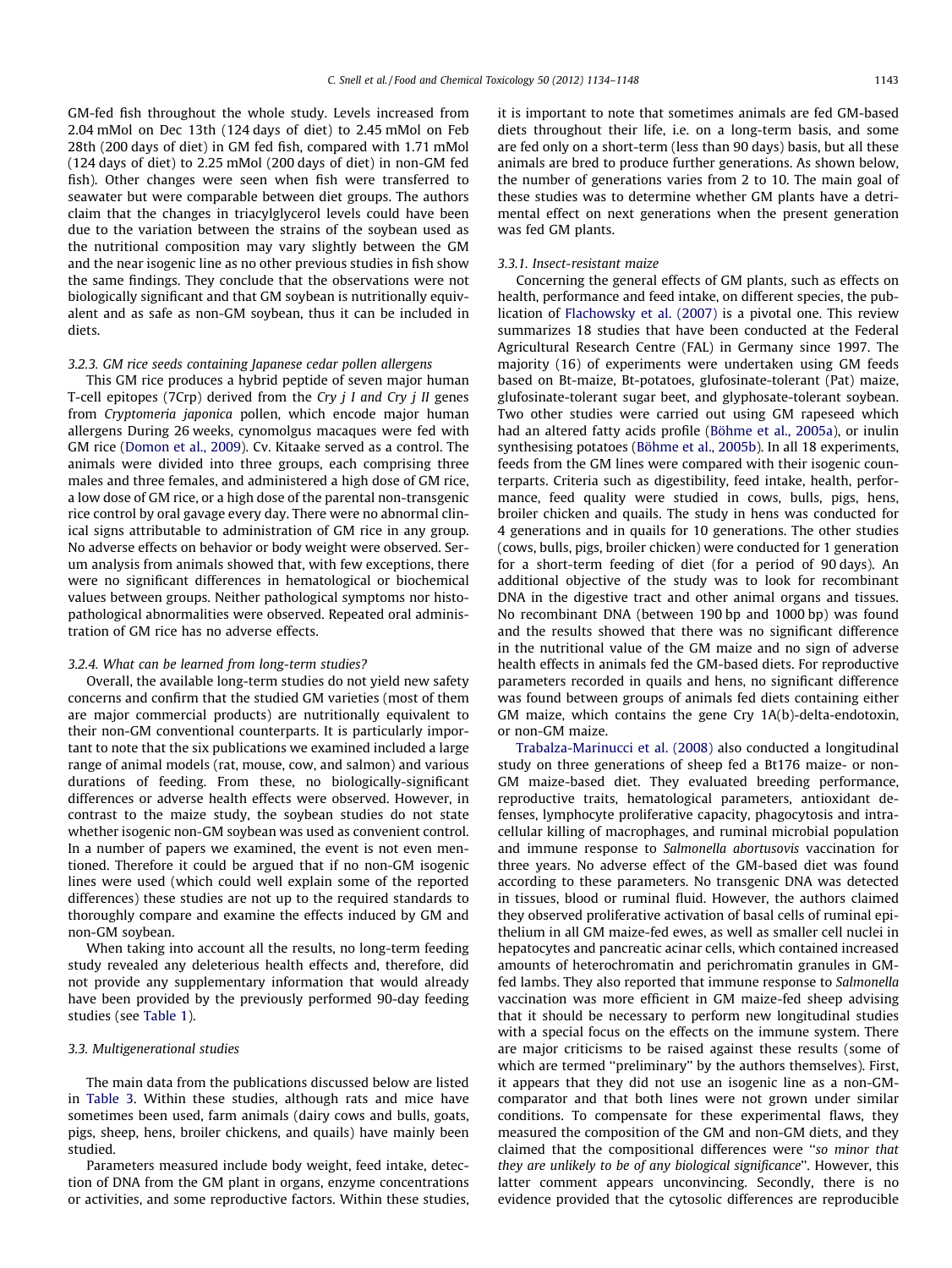in independent biological replicates or whether they are observed or not at different time points.

Similar criticisms can be raised for the study of [Kiliç and Akay](#page-13-0) [\(2008\).](#page-13-0) Wistar albino rats were fed a Bt-maize-based diet for three generations, this cultivar being resistant to the corn borer insect. Unfortunately, the exact variety is not specified and the non-transgenic line is not stated as being truly isogenic. Histological and biochemical parameters were studied in liver, kidneys, stomach and duodenum. Even though there was no difference in organ weights, some minor histopathological changes were found in liver and kidney as well as biochemical changes in creatinine, total protein and globulin. These changes were gender-dependent with females exhibiting increased creatinine levels for example. Changes over the three generations were considered as minor, neither statistically significant nor constituting a health hazard. Nonetheless, the authors suggested that long-term studies should be conducted on other species to confirm their results.

The effects of Bt11 maize (N7070Bt) on breeding traits (survival, body weight, feed efficiency, and carcass yield) were evaluated in broiler chickens in a study performed by [Brake et al. \(2003\).](#page-13-0) No difference was found between the groups fed GM maize or the control diet.

Concerning the effects of GM maize (Bt11 variety 38PO6 and an isogenic line) diet on reproductive performance, [Brake and Even](#page-13-0)[son \(2004\)](#page-13-0) studied the testicular development of mice. By studying the germ cell population at six regular periods throughout the life of mice in four successive generations, they determined that the diet induced no detectable effect on testicular development at any stage of life. Similarly, [Haryu et al. \(2009\)](#page-13-0) carried out work on female mice. By weighing the fetuses, ovaries, placenta, uterus, assessing lifespan and counting the number of fetuses in five generations of mice, therefore studying growth, gestation and reproduction, no significant difference was found between the GM fed and the non-GM fed groups. Apparently these studies [\(Brake and](#page-13-0) [Evenson, 2004; Haryu et al., 2009\)](#page-13-0) roughly followed the OECD Test Guideline [\(OECD, 1998\)](#page-13-0) (see [Table 3\)](#page-5-0). Twenty animals (10 female and 10 male) were used at each dose level, of which there were three, and a control was used [\(OECD, 1998; ANSES, 2011\)](#page-13-0).

#### 3.3.2. Herbicide-tolerant soybean

[Brake and Evenson \(2004\)](#page-13-0) studied the effects of glyphosate-tolerant soybean on the testicular development in three generations of mice with the same methods used with maize as described previously ([Brake et al., 2004](#page-13-0)). No effect of GM soybeans was found on fetal, postnatal, pubertal or adult testicular development.

[Daleprane et al. \(2009b\)](#page-13-0) studied the use of glyphosate-tolerant soybean and organic soybean (both compared to a control casein diet, which is not discussed here) by measuring the net protein ratio and the protein efficacy ratio on two generations of rats. It should be noted that these parameters are used in nutrition studies, but in this study it is unfortunate that the authors did not adopt conventional parameters such as nitrogen digestibility or apparent or net protein digestibility, and the feed conversion ratio. Some differences were found in body weight ratio, protein intake and quality between the two soybean groups. Some differences between the GM and organic soybean fed groups were found in ration and protein intake, protein intake/weight ratio and calorie intake/ weight ratio, and in protein efficacy ratio, net protein ratio and coefficient of alimentary effectiveness of F0 and F1 generations. From one generation to the next, no significant difference in weight was observed within the same group.

[Tudisco et al. \(2010\)](#page-14-0) studied, in two generations of goats, the effects of glyphosate-tolerant soybean-based feeding and the presence of transgenic DNA fragments in blood and milk during a 15, 30 and 60-day feeding period (60, 30 and 15 days before killing in twenty pregnant dairy goats). The control diet is not precisely

characterized (''conventional soybean''). In several organs, the authors found a significant difference in lactic dehydrogenase activity (LDH) and substitutions between the LDH isoenzymes. The LDH activity was measured in liver, heart, kidneys and muscle with an increase in LDH activity observed in liver (LDH1) and kidneys (LDH1), muscle (LDH1 and LDH2), and a decrease in the heart (LDH2 and LDH3) and muscle (LDH5) in kids drinking milk from treated animals. Elevated levels of LDH in tissues could suggest a rise in cell metabolism, but the corresponding enzyme activity in serum remained unchanged, so the effect is not clear and the authors do not consider it as a health issue but state that it should be taken into consideration for future studies. Small plant DNA fragments were detected in milk but also in kids' organs when mothers were fed GM soybean. The detection of transgenic target DNA sequences (35S promoter and CP4 EPSPS) in kids' organs is surprising as these DNA fragments are supposed to originate from the mothers' milk, which contained only low amounts of these DNA fragments. Furthermore, the detection of DNA fragments was not validated by DNA sequencing. In brief, [Tudisco et al.](#page-14-0) [\(2010\)](#page-14-0) showed some possible effects on metabolism though it is unclear whether this indicates a health risk issue. It is important to note that in this experiment the control group received a diet termed 'conventional' soybean, but it is not clear whether this was isogenic and whether the soybean cultivars were grown in the same conditions.

#### 3.3.3. Herbicide-tolerant potato

In the studies performed by [Rhee et al. \(2005\)](#page-13-0) in five generations of rats, the bar gene, which provides resistance to phosphinothricin, was not found in any of the reproductive organs of the GM-fed male and female rats to which a low level of potato-based diet (5%) was given. Body weight, food consumption, reproductive performance, and organ weight were all examined with no change. The authors conclude that GM potatoes have no effect on multigenerational reproductive and developmental performance.

### 3.3.4. Herbicide-tolerant triticale

[Baranowski et al. \(2006\)](#page-13-0) and [Krzyzowska et al. \(2010\)](#page-13-0) conducted two studies on five generations of mice fed with triticale tolerant to the herbicide glufosinate-ammonium (containing the b-glucuronidase gene (uidA) reporter gene). [Baranowski et al.](#page-13-0) [\(2006\)](#page-13-0) studied the effects of GM triticale by recording body weight and conducting PCR analysis to detect the presence of transgenic DNA in blood, kidneys, liver, spleen and thigh muscle on five generations. Each generation contained two groups, which were respectively fed either an experimental or a control diet containing 20% (by weight) of conventional triticale grain (except generation F0 that was only fed the control diet) and parameters were measured on mice from the 5 generations (at every generation, mice were sacrificed after 91 days). They also monitored possible pathological effects. They found no weight difference, no presence of transgenic DNA in tissues and no pathological effect.

[Krzyzowska et al. \(2010\)](#page-13-0) were more concerned with the effects of glufosinate-ammonium tolerant triticale on the immune system. They conducted flow cytometry analysis, histopathological analysis, immunoblot analysis, immunophenotyping and measured the serum levels of cytokines and IgE on mice fed a conventional or a transgenic triticale-based diet containing 20% of the diet for both. These lines are not isogenic but it should be noted that they are the same as the ones used in [Baranowski et al. \(2006\).](#page-13-0) They found in the fifth generation (only this generation was sacrificed and autopsied) enlarged inguinal and axillary lymph nodes, a decrease in the percentage of T cells in spleen and lymph nodes, increased IL-2 levels (by a factor of 2.5 for the fifth generation compared to controls), and decreased IL-6 levels (by a factor of 0.4 for the fifth generation compared to controls) but no significant changes in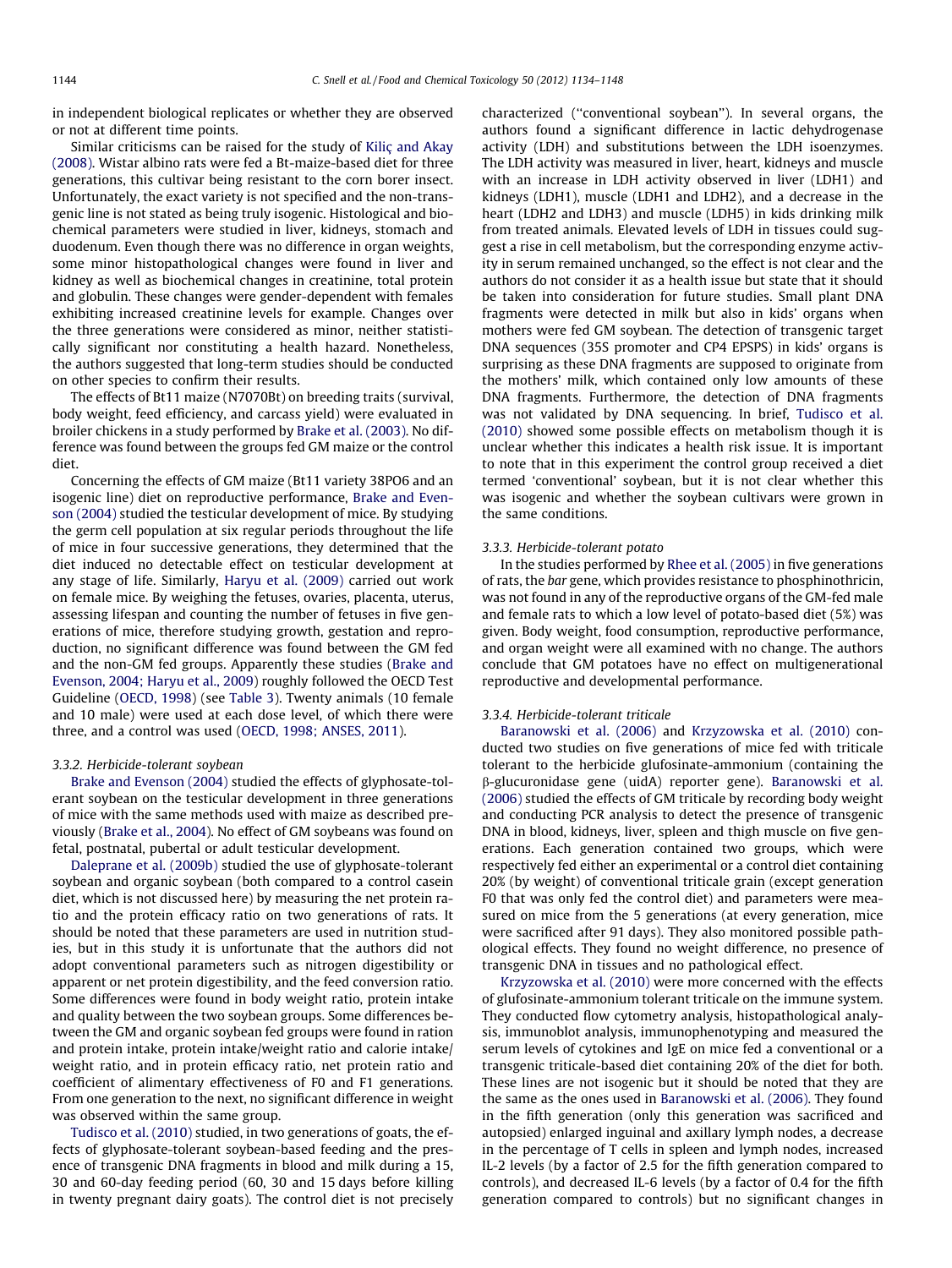the levels of IgE. The authors showed that this expansion of the B cell compartment in the secondary lymphoid organs was not caused by an allergy or a malignant process. Further studies should investigate the reasons of these changes and whether they are reproducible.

#### 3.3.5. What can be learned from multigenerational studies?

Overall, the multigenerational studies on animals fed GM plants do not reveal signs of toxicity or other macroscopic effects on health. Changes in cytological characteristics in some cells and potential differences in metabolism in some organs have been reported ([Tudisco et al., 2010\)](#page-14-0), as well as changes in immune responses ([Krzyzowska et al., 2010\)](#page-13-0). However, these changes seem to be minor since the authors do not interpret them as potent effects on health. The relevance of the observed differences in some of the parameters is not known and may reflect some natural variation. The authors suggest that additional multigenerational studies should be done in order to study the reproducibility of these results and to try to find the true cause of the detected changes. Unfortunately, it has to be mentioned that, again, these reports suffer from serious weaknesses since they did not use appropriate comparators and this could be the major reason for the changes observed and, hence, the data cannot be interpreted in terms of toxicological effects.

The statistical problem underlying the existence of confounding factors is highlighted in these studies and we also noticed some other recurrent problems in the experimental designs. Some of these issues are poor definition of a control (or group control), weaknesses in the definition of factor levels, lack of a complete combination of factors inside experimental designs, absence of evaluation of the statistical power, and lack of multivariate approaches. Moreover, regulatory agency [EFSA \(2010\)](#page-13-0) recommended improved methodology for experimental design particularly when statistics are involved.

### 4. Discussion

General principles outlined in the [OECD Test Guideline \(1998\)](#page-13-0) or discussed by [EFSA \(2008\)](#page-13-0) have been built or adjusted to get a robust evaluation for the safety of GM-based diet in a case-by-case basis. These are based on i) the substantial equivalence principle, the use of which is intended to compare chemical composition in macro and micro nutrients and known anti-nutrients and natural toxicants of GM lines and near unmodified isogenic lines, and ii) the toxico-nutritional response of animals fed either a GM-based diet or a control diet in sub-chronic toxicity tests, and if necessary long-term or multigenerational studies.

GM lines with no deliberate metabolic modification are usually found to be nutritionally equivalent to their comparator non-GM line. This is not surprising since these GM lines have been selected, from laboratory and field trials, by comparison with known non-GM lines on various phenotypic traits. Thus, it is highly unlikely that such a comparative process would yield GM lines with major unintended chemical differences. Furthermore, these lines are usually backcrossed to elite lines, which also contribute to their equivalence to these comparator lines. Thus, although this has often been overlooked, the whole process of production of GM commercial lines contributes to the food safety of such lines and no other study has been proven really necessary to assess this safety.

Nevertheless, if doubts about this nutritional equivalence still exist, some experts recommend performing sub-chronic toxicity 90-day tests to assess this uncertainty (Aumaitre, com. pers.). Therefore, in this general step-by-step assessment frame, longterm and multigenerational studies would be performed only after such a sub-chronic toxicity 90-day testing.

#### 4.1. Exploratory studies in the context of a step-by-step approach

In the present review, most of the studies mentioned were not conducted as part of a regulatory safety assessment process but were exploratory studies performed by public research laboratories. Ten out of the 12 long-term studies examined in this review were all performed within the public sector using public funding. Five studies undertaken at the University of Urbino in Italy ([Malatesta et al., 2002a,b, 2003\)](#page-13-0), at the Technical University of Munich in Germany [\(Steinke et al., 2010](#page-14-0)) and at the Transgenic Crop Research and Development Center in Japan ([Domon et al.,](#page-13-0) [2009](#page-13-0)) did not mention any specific funding. All of the twelve multigenerational studies were performed within the public sector. Eight out of the twelve multigenerational studies did not mention any specific funding [\(Brake et al., 2003, 2004; Rhee](#page-13-0) [et al., 2005; Flachowsky et al., 2007; Kiliç and Akay, 2008; Haryu](#page-13-0) [et al., 2009; Tudisco et al., 2010; Krzyzowska et al., 2010](#page-13-0)).

Despite the exploratory nature of the studies reviewed here, the step-by-step approach is supported by their results. Considering all of them, it is clear that GM food is not revealed to be harmful when the duration of feeding is increased to well over 90 days. Therefore, no evidence is available to show that a duration of 90 days is insufficient to assess the effects of GM food. Studies lasting two years, for example, do not seem necessary except when doubt remains after performing 90-day studies. The concept of nutritional equivalence has been proven to be sufficient to assess the safety of GM food and feed, and it has recently been supported by the use of technologies such as metabolomics, proteomics and transcriptomics (see [Ricroch et al., 2011](#page-14-0) for a review).

Yet, this review reveals deep weaknesses shared by most longterm studies because of non-adherence to standard procedures outlined in the [OECD Test \(1998\).](#page-13-0)

#### 4.2. Standard protocols and quality of the studies

The studies reviewed here are often linked to an inadequate experimental design that has detrimental effects on statistical analysis as far as the most frequently used statistics are concerned. Internationally agreed test methods should be used for toxicity testing [\(EFSA, 2011\)](#page-13-0).

The experimental protocol currently used is described in the OECD Test Guideline No. 408, initially designed for assessing the toxicity of chemicals [\(OECD, 1998](#page-13-0)). It recommends populations of at least 10 animals per sex and per group, with 3 doses of the test substance and a control group. Six out of the 24 studies examined here used an appropriate number of experimental animals: three long-term studies [\(Daleprane et al., 2009a, 2010; Sissener](#page-13-0) [et al., 2009](#page-13-0)) and three multigenerational studies [\(Brake et al.,](#page-13-0) [2003; Flachowsky et al., 2007; Haryu et al., 2009](#page-13-0)). It should be mentioned that increasing the number of animals tested increases the statistical power but is more costly. High costs may hinder the public sector from conducting such studies. A balance should be found between robust toxicological interpretations and a reasonable cost (i.e. affordable by the public sector).

Another major problem of the studies examined here is the plant material and its description. Growing GM lines and their comparator side by side can be difficult and even impossible in some countries because of recurrent vandalism or extensive political bans. Furthermore, seventeen out of the twenty-four studies examined did not use isogenic lines for the control diet (or more precisely did not state they used isogenic lines). Comparing two non-isogenic cultivars is problematic when differences are observed since these effects can be caused by the differences between cultivars and not specifically by the transgene. This is simply related to the confounding factor problem and the defective statistical characteristics underlined above, considering the combination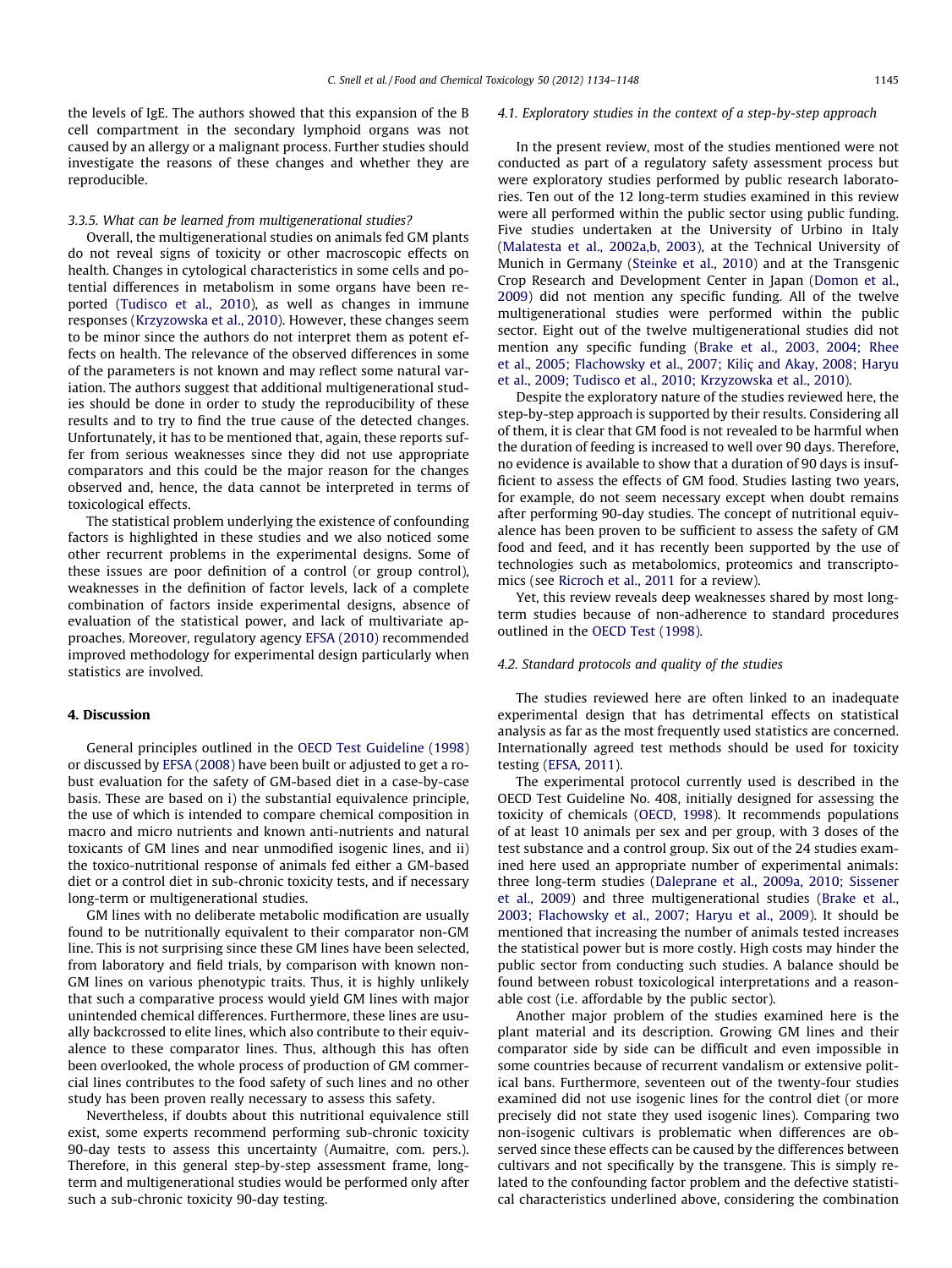of different controlled factors included in the experimental design. That is why some minor histological and biochemical effects that have been found cannot be causally related to the GM plant itself since they could be due to the conditions of the experiment. Nevertheless, inclusion of commercial cultivars may be useful to check whether the observed values fall within the range of observed values for different parameters. However, inclusion of non-isogenic lines/commercial lines cannot replace the recommended complete experimental design built from different controlled independent variables.

One can mention the studies of [Daleprane et al. \(2009a,b\)](#page-13-0) which, although it is an interesting study, compared a GM diet and a diet containing organic soybean. Not only were both lines not grown side by side but they were also grown using different agricultural practices. Although few differences were observed, an isogenic line grown side by side with the GM line should have been added in the comparative analysis.

In addition, this systematic review and critical examination of the numerous published studies indicate that those which found changes in some parameters did not follow the required standard protocols. One study sorted from our database did not reach the standard requirement of scientific validity for publication ([Velimi](#page-14-0)[rov et al., 2008\)](#page-14-0) and therefore is not discussed here.

In summary, the major insufficiencies not only include lack of use of near isogenic lines but also statistical power underestimation, absence of repetitions (see below), over-interpretation of differences, which are often within the normal range of variation, and poor toxicological interpretation of the data. As shown in the present review, the over-90 day and multigenerational studies do not reveal any new effect that has not been found in 90-day studies. Thus, it could be assumed that standard protocols are efficient enough to detect adverse effects and there is no need to design new protocols that cannot lead to sound comparisons. Considering that it is a critical issue surrounding GM evaluations that studies of insufficient quality can still be published, it is our opinion that in the future only publications in peer-reviewed journals devoted to toxicology and nutrition should be considered for a critical analysis of scientific evidence related to such topics.

#### 4.3. Cooperation between public laboratories and private firms

Because of recurrent lack of compliance with international standards of many studies, a critical situation has arisen where the private sector may not want to provide plant material for studies. Unfortunately, without such collaboration from the private sector, public laboratories may not always be able to conduct studies using appropriate plants lines. In this context, more rigorous statistical prerequisite and sound toxicological interpretations of the results would encourage a virtuous scientific collaboration between public laboratories and private firms, particularly to access to the different isogenic lines that are true comparator of GM lines.

#### 4.4. Fundamental research and harmonization of protocols

If long-term and multigenerational studies would rarely be used in the regulatory safety assessment of GM whole food and feed as they would constitute the third step to assess the safety, such studies could be used in fundamental research aimed to increase basic knowledge. It would be the case, for example, to check whether these specific types of study may provide supplementary observations not displayed in sub-chronic 90-day studies, or to assess the effects of the chemical composition of a particular diet (for example the effects on metabolism of the amount of maize in diet in addition to the factor GM), or to find out the amount of GM material per diet that is the most suitable to assess the whole food and feed or, more generally, to better design such experiments to proceed to a more convenient assessment of GM-based diets.

However, for generating knowledge of indisputable quality, another improvement in the protocols is necessary, namely reproducibility. As shown in [Tables 2 and 3,](#page-3-0) very few studies for a given plant line have been reproduced using the same animal model. Moreover, studies using the same animal model were performed with different parameters, which lead to the fact that no trials have been carried out twice in the same conditions by different research teams. The most used animal model is mouse, for which only two studies were conducted for maize, two for soybean, two for triticale, and one for potato. Other animal models used in such GM food or feed assessment are rats and cows. Tests conducted according to [OECD](#page-13-0) [Test Guideline \(1998\)](#page-13-0) and a lot of toxicological studies are carried out on rodents, therefore using rats and mice. Studies on cows are mostly used to study effects on milk composition. With such diversity in models, it is difficult to integrate results in meta-analyses and to interpret these results on a large scale.

The same remarks can be made concerning organs according to [Table 4](#page-7-0), which shows the variety of organs studied but also the variety of parameters studied by organ. The most studied organ is liver, then kidneys and the digestive tract (stomach and intestine), which are relevant since these organs are primary barriers functionally impacted by nutritional factors or possible toxic events. Indeed, the digestive tract is first exposed to any food toxicant, but also some other organs like liver and kidneys are detoxifying organs. Reproductive organs are also studied to evaluate effects, which may not be harmful for the health but would have an effect on reproductive performance. Further harmonization is needed for the statistical approaches as well as previously quoted parameters, as recently proposed by French Agency with responsibility for food safety, concerning statistical analyses of data from 90-day rat feeding studies [\(ANSES, 2011](#page-13-0)).

In addition, such exploratory feeding studies could serve to validate future new studies and their methodologies. For example, high throughput techniques performed in a rigorous statistical framework, could be used to better measure low intensity metabolic disruptions induced by a GM-based feeding. This implies that the use of statistical multivariate analyses can also address the longitudinal follow-up of experimental units. At the same time modeling of other controlled factors such as gender or feeding material from various plant cultivars can be pursued in addition to the GM factor stricto sensu. These techniques would help to shed light on the inherent metabolic plasticity of the animal model, which could be impacted by variation of diet because of the GM material, the cultivar or other controlled independent variables. Recently, sensitivity of this approach to detect minor but statistically significant homeostatic transitions in metabolically disrupted models has been well demonstrated in nutritional or sub-toxicological studies ([Fardet et al., 2007; Domange et al., 2008\)](#page-13-0).

Such basic research would help to establish a clearer view (i.e. with no conflicting advice) on how to combine or harmonize various experimental designs, namely standardized regulatory-oriented experimental designs consisting of either short-term (21–28 days), middle term (91–105 days) or long-term (180–720 days) protocols, or multigenerational studies. They would help to better document all the factors involved in the calculation of the variance (cultivar, event, individual variability in a longitudinal follow-up of the animal model, phenotypic variability of plant and year effect, etc.) and to prioritize the importance of these factors.

## 5. Conclusion

Long-term and multigenerational studies have been used as part of exploratory fundamental research projects. Up to now, none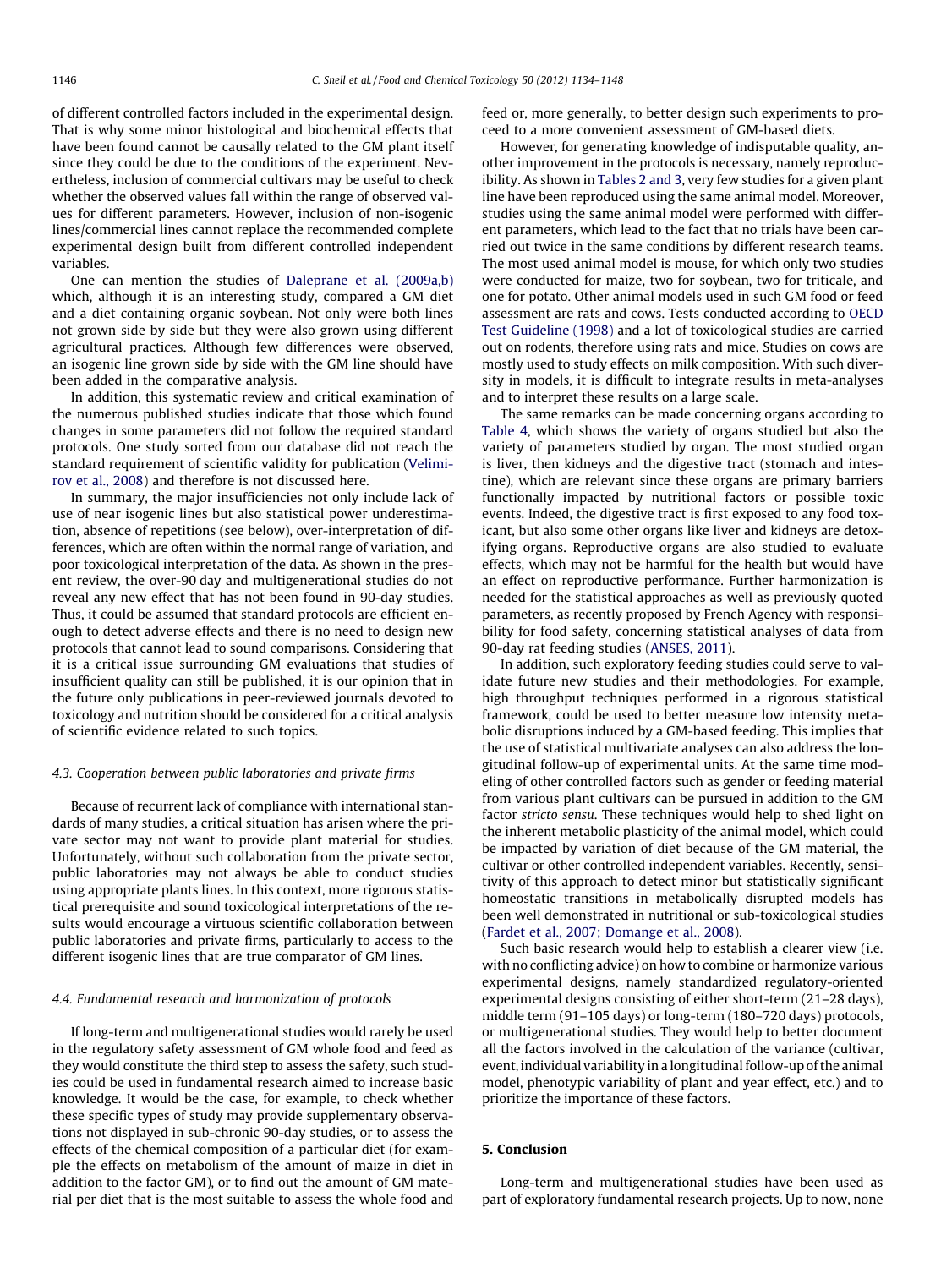<span id="page-13-0"></span>of them have provided supplementary information indicating that 90-day rodent feeding studies defined by the Guideline No. 408 (OECD, 1998) would not be sufficient to serve as a sound experimental basis for regulatory assessment of new GM traits. Indeed, only the 90-day rodent feeding studies are recommended in some specific cases to detect any hazard as discussed previously (EFSA, 2008). Therefore, long-term and multigenerational studies should only be conducted in a case-by-case approach for GM food safety regulatory assessment if some reasonable doubt remains after a 90-day feeding trial.

The observations of major flaws in some papers highlight the urgent need to improve the reviewing process before publication of papers addressing this subject. This would avoid spreading confusion in the general press, which may not be able to judge the real scientific quality of publications.

Complementary fundamental research should be conducted using different animal models, but a need for harmonization between studies is crucial to provide better results that are more reproducible within a given animal model and more comparable between neighboring animal models. Such research would help to better analyze the physiological differences arising between short, mid and long-term tests and, hence, the conditions of choice of the most appropriate experimental design.

#### Conflict of Interest

The authors declare that there are no conflicts of interests.

### Funding source

The French National Center for Scientific Research (CNRS), AgroParisTech (Ministry of Agriculture, Food and Rural Affairs) and the University Paris-Sud, France, provided financial support for the preparation of the article.

#### Acknowledgments

This paper is dedicated to the memory of our colleague and coauthor, Dr. Jean-Baptiste Bergé, who recently passed away. We are grateful to Erika Roach for the English revision of this manuscript.

## References

- ANSES (Agence nationale de sécurité sanitaire de l'alimentation, de l'environnement et du travail), 2011. Opinion of the French Agency for Food, Environmental and Occupational Health and Safety. Recommendations for carrying out statistical analyses of data from 90-day rat feeding studies in the context of marketing authorisation applications for GM organisms. Request no. 2009-SA-0285. Available at: [<http://www.anses.fr/Documents/BIOT2009sa0285EN.pdf](http://www.anses.fr/Documents/BIOT2009sa0285EN.pdf)>.
- Baranowski, A., Rosochacki, S., Parada, R., Jaszczak, K., Zimny, J., Połoszynowicz, J., 2006. The effect of diet containing genetically modified triticale on growth and transgenic DNA fate in selected tissues of mice. Anim. Sci. Pap. Rep. 24, 129– 142.
- Böhme, H., Hommel, B., Rudloff, E., Hüther, L., 2005a. Nutritional assessment of genetically modified rape seed and potatoes, differeing in their output traits. 56th EAAP-Meeting, Book of abstracts, No. 11, Uppsala, Schweden, July 5–8, 2005, p. 150, Abstract.
- Böhme, H., Hommel, B., Flachowsky, G., 2005b. Nutritional assessment of silage from transgenic inulin synthesizing potatoes for pigs. J. Anim. Feed Sci. 14 (Suppl. 1), 333–336.
- Brake, D.G., Evenson, D.P., 2004. A generational study of glyphosate-tolerant soybeans on mouse fetal, postnatal, pubertal and adult testicular development. Food Chem. Toxicol. 42, 29–36.
- Brake, J., Faust, M.A., Stein, J., 2003. Evaluation of transgenic event Bt11 hybrid corn in broiler chickens. Poultry Sci. 82, 551–559.
- Brake, D.G., Thaler, R., Evenson, D.P., 2004. Evaluation of Bt (Bacillus thuringiensis) corn on mouse testicular development by dual parameter flow cytometry. J. Agric. Food Chem. 52, 2097–2102.
- Daleprane, J.B., Feijó, T.S., Boaventura, G.T., 2009a. Organic and genetically modified soybean diets: consequences in growth and in hematological indicators of aged rats. Plant. Foods Hum. Nutr. 64, 1–5.
- Daleprane, J.B., Pacheco, J.T., Boaventura, G.T., 2009b. Evaluation of protein quality from genetically modified and organic soybean in two consecutives generations of Wistar rats. Braz. Arch. Biol. Technol. 52, 841–847.
- Daleprane, J.B., Chagas, M.A., Vellarde, G.C., Ramos, C.F., Boaventura, G.T., 2010. The impact of non- and genetically modified soybean diets in aorta wall remodeling. J. Food Sci. 75, 126–131.
- Domange, C., Canlet, C., Traoré, A., Biélicki, G., Keller, C., Paris, A., Priymenko, N., 2008. Orthologous metabonomic qualification of a rodent model combined with magnetic resonance imaging for an integrated evaluation of the toxicity of Hypochœris radicata. Chem. Res. Toxicol. 21, 2082–2096.
- Domon, E., Takagi, H., Hirose, S., Sugita, K., Kasahara, S., Ebinuma, H., Takaiwa, F., 2009. 26-Week oral safety study in macaques for transgenic rice containing major human T-cell epitope peptides from Japanese cedar pollen allergens. J. Agric. Food Chem. 57, 5633–5638.
- EFSA (European Food Safety Agency), 2006. Guidance document of the Scientific Panel on genetically modified organisms for the risk assessment of genetically modified plants and derived food and feed.
- EFSA, 2008. Safety and nutritional assessment of GM plants and derived food and feed: the role of animal feeding trials. Food Chem. Toxicol. 46, S2–S70.
- EFSA, 2009. EFSA and GMO risk assessment for human and animal health and the environment. EFSA Meeting Summary Report. 210 pp.
- EFSA, 2010. Scientific Opinion on Statistical considerations for the safety evaluation of GMOs. EFSA Panel on Genetically Modified Organisms (GMO). EFSA J. 8, 1250.
- EFSA, 2011. Scientific Opinion. Guidance for risk assessment of food and feed from genetically modified plants. EFSA Panel on Genetically Modified Organisms (GMO). EFSA J. 9 (5), 2150.
- Fardet, A., Canlet, C., Gottardi, G., Lyan, B., Llorach, R., Rémésy, C., Mazur, A., Paris, A., Scalbert, A., 2007. Whole-grain and refined wheat flours show distinct metabolic profiles in rats as assessed by a 1H NMR-based metabonomic approach. J. Nutr. 137, 923–929.
- Flachowsky, G., Aulrich, K., Böhme, H., Halle, I., 2007. Studies on feeds from genetically modified plants (GMP) – Contributions to nutritional and safety assessment. Anim. Feed Sci. Technol. 133, 2–30.
- Hammond, B., Dudek, R., Lemen, J., Nemeth, M., 2004. Results of a 13 Week safety assurance study with rats fed grain from glyphosate tolerant corn. Food Chem. Toxicol. 42, 1003–1014.
- Hammond, B., Lemen, J., Dudek, R., Ward, D., Jiang, C., Nemeth, M., Burns, J., 2006a. Results of a 90-day safety assurance study with rats fed grain from corn rootworm-protected corn. Food Chem. Toxicol. 44, 147–160.
- Hammond, B., Dudek, R., Lemen, J., Nemeth, M., 2006b. Results of a 90-day safety assurance study with rats fed grain from corn borer protected corn. Food Chem. Toxicol. 44, 1092–1099.
- Haryu, Y., Taguchi, Y., Itakura, E., Mikami, O., Miura, K., Saeki, T., Nakajima, Y., 2009. Longterm biosafety assessment of a genetically modified (GM) plant: the genetically modified (GM) insect-resistant Bt11 corn does not affect the performance of multi-generations or life span of mice. Open Plant Sci. J. 3, 49–53.
- Kiliç, A., Akay, M.T., 2008. A three-generation study with genetically modified Bt corn in rats: biochemical and histopathological investigation. Food Chem. Toxicol. 46, 1164–1170.
- Krzyzowska, M., Wincenciak, M., Winnicka, A., Baranowski, A., Jaszczak, K., Zimny, J., \_ Niemiałtowski, M., 2010. The effect of multigenerational diet containing genetically modified triticale on immune system in mice. Pol. J. Vet. Sci. 13, 423–430.
- Mackenzie, S.A., Lamb, I., Schmidt, J., Deege, L., Morrisey, M.J., Harper, M., Layton, R.J., Prochaska, L.M., Sanders, C., Locke, M., Mattsson, J.L., Fuentes, A., Delaney, B., 2007. Thirteen week feeding study with transgenic maize grain containing event DASO15O7-1 in Sprague–Dawley rats. Food Chem. Toxicol. 45, 551–562.
- Malatesta, M., Caporaloni, C., Gavaudan, S., Rocchi, M.B.L., Serafini, S., Tiberi, C., Gazzanelli, G., 2002a. Ultrastructural morphometrical and immunocytochemical analyses of hepatocyte nuclei from mice fed on genetically modified soybean. Cell Struct. Funct. 27, 173–180 (erratum 399).
- Malatesta, M., Caporaloni, C., Rossi, L., Battistelli, S., Rocchi, M.B.L., Tonucci, F., Gazzanelli, G., 2002b. Ultrastructural analysis of pancreatic acinar cells from mice fed on genetically modified soybean. J. Anat. 201, 409–415.
- Malatesta, M., Biggiogera, M., Manuali, E., Rocchi, M.B.L., Baldelli, B., Gazzanelli, G., 2003. Fine structural analyses of pancreatic acinar cell nuclei from mice fed on genetically modified soybean. Eur. J. Histochem. 47, 385–388.
- Malatesta, M., Boraldi, F., Annovi, G., Baldelli, B., Battistelli, S., Biggiogera, M., Quaglino, D., 2008. A long-term study on female mice fed on a genetically modified soybean: effects on liver ageing. Histochem. Cell. Biol. 130, 967–977.
- Malley, L.A., Everds, N.E., Reynolds, J., Mann, P.C., Lamb, I., Rood, T., Schmidt, J., Layton, R.J., Prochaska, L.M., Hinds, M., Locke, M., Chui, C.F., Claussen, F., Mattsson, J.L., Delaney, B., 2007. Subchronic feeding study of DAS-59122-7 maize grain in Sprague–Dawley rats. Food Chem. Toxicol. 45, 1277–1292.
- OECD, (Organisation for Economic Co-operation and Development), 1998. Section 4 (Part 408), Health Effects: Repeated Dose 90-Day Oral Toxicity Study in Rodents, Guideline for the Testing of Chemicals. OECD, Paris, France.
- Poulsen, M., Kroghsbo, S., Schrøder, M., Wilcks, A., Jacobsen, H., Miller, A., Frenzel, T., Danier, J., Rychlik, M., Shu, Q., Emami, K., Sudhakar, D., Gatehouse, A., Engel, K.- H., Knudsen, I., 2007. A 90- day safety study in Wistar rats fed genetically modified rice expressing snowdrop lectin Galanthus nivalis (GNA). Food Chem. Toxicol. 45, 350–363.
- Rhee, G.S., Cho, D.H., Won, Y.H., Seok, J.H., Kim, S.S., Kwack, S.J., Lee, R.D., Chae, S.Y., Kim, J.W., Lee, B.M., Park, K.L., Choi, K.S., 2005. Multigeneration reproductive